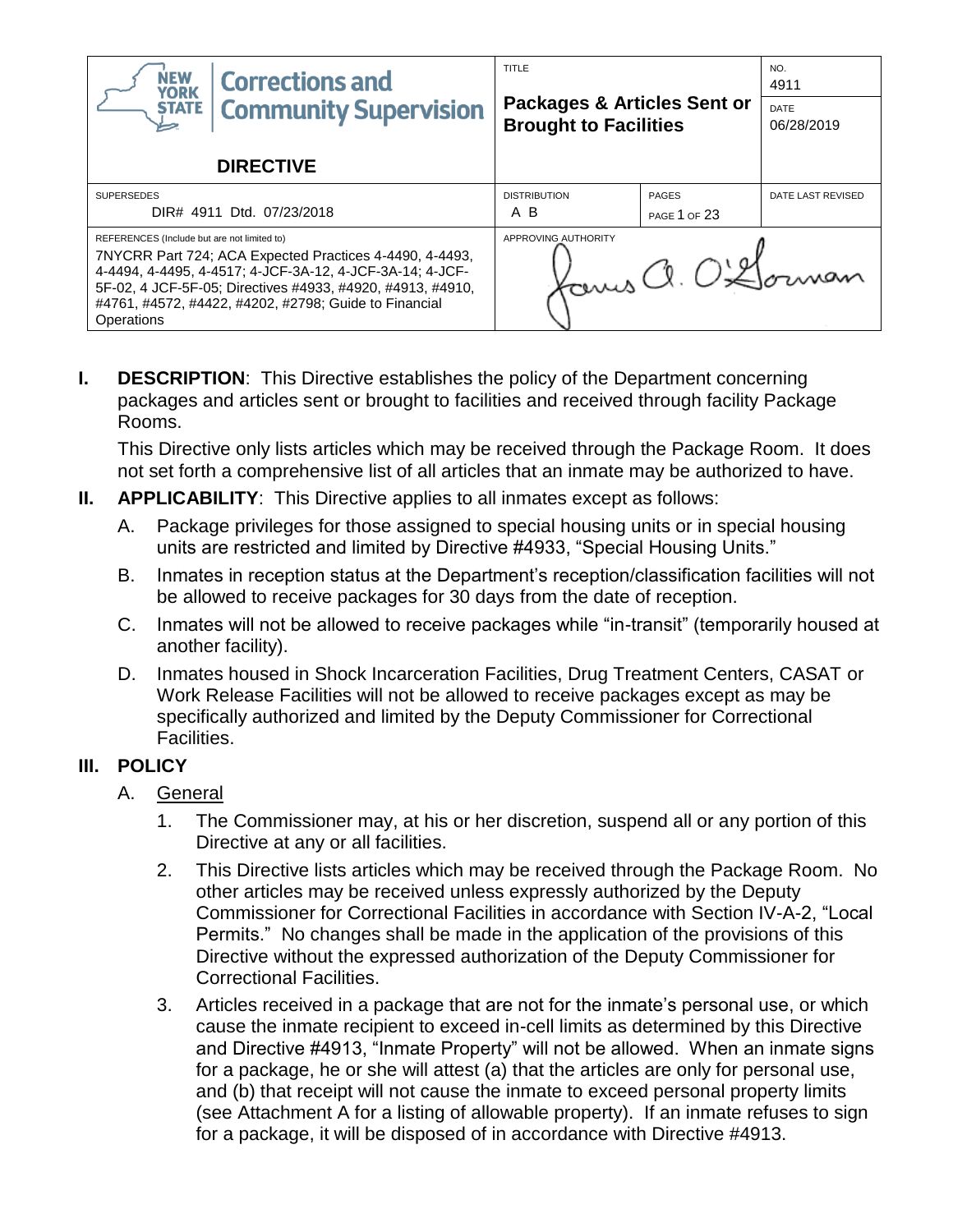- 4. For the purposes of this Directive, the value of an article shall be the actual purchase price, not including any tax, shipping or handling.
- 5. An article received by an inmate under any previous version of this Directive but not listed as allowable under this version may be retained by that inmate for only as long as the inmate remains at his or her current facility, except as provided below. A disallowed article must be disposed of prior to transfer in accordance with Directive #4913. Such article may not be given to or transferred to another inmate.

An inmate will be permitted to retain electronic devices received under a previous version of this Directive (i.e. without clear cases) if transferred to a new facility, but may not transfer ownership to another inmate under any circumstances.

- 6. Where an article received under this or any previous version of this Directive is subsequently declared prohibited by order of the Deputy Commissioner for Correctional Facilities, it must be disposed of in accordance with Directive #4913, "Inmate Property." There shall be a three month grace period for articles in an inmate's possession which subsequently become prohibited, unless otherwise specified by the Deputy Commissioner for Correctional Facilities. However, if the prohibited article represents a threat to the safety or security of the institution, the inmate shall be required to dispose of it immediately. In no case shall an inmate be allowed to possess a prohibited article upon transfer to another facility.
- 7. The Department is not responsible for articles damaged in shipping or received in spoiled condition. Spoiled food articles or items which are contaminated or in broken or leaking containers are considered a health risk and will be destroyed by the facility. Such destruction will be recorded on the inmate's package records [\(Form #1755,](http://www.doccs.ny.gov/directives/Frm1755.pdf) "Non-Food Package Record," and [Form #1755F,](http://www.doccs.ny.gov/directives/Frm1755F.pdf) "Food Package Record").
- 8. All return-to-sender packages must be recorded on the appropriate [Form #1755,](http://www.doccs.ny.gov/directives/Frm1755.pdf) "Non-Food Package Record," and in the KVPR System.
- 9. There shall be no exchange of funds or packages between inmates, except as authorized in Directive #4761, "Inmate Charitable Contributions and Gifts."
- 10. Excluding weekends and holidays, or emergency situations, incoming packages are held for no more than 72 hours. This does not prohibit the withholding of packages for inmates temporarily absent from the facility as set forth in Sub-Section I-2 below.

NOTE: Adolescent Offenders will receive packages within 48 hours.

- B. Searches of Packages
	- 1. Packages shall be searched thoroughly to ensure that all articles conform to regulations. Articles will be removed from the original shipping container (box or bag in which the package was shipped or brought into the facility) and inspected visually and/or by use of the x-ray machine. In searching and examining packages, care shall be taken not to damage or destroy the contents. The shipping container (bag or box) will not be given to the inmate.
	- 2. Absent security concerns, original product packaging will not be opened or removed. If there are security concerns, e.g. if abnormalities are detected in xrays, packaging, feel or texture, weight, labeling, etc., then the contents of individual articles may be removed from the originally sealed packaging for the inspection process. Food articles may be transferred to clear plastic bags or other appropriate containers.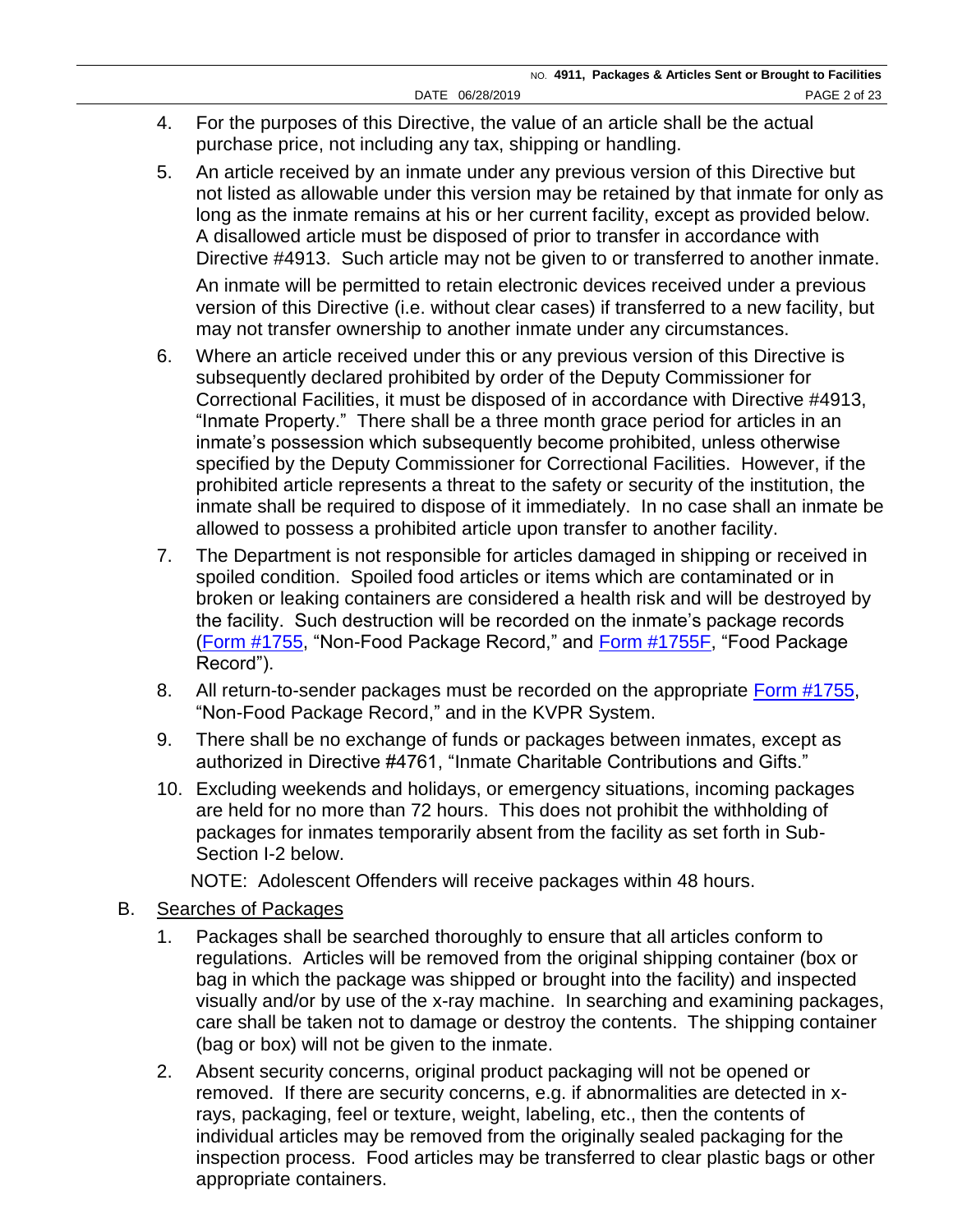Absent security concerns, original labels that show product information (e.g. expiration date, ingredients, warranty, quantity, etc.) shall be preserved with their related products.

3. Any correspondence, photos, cash or money orders included in the package will be forwarded to the appropriate area, ( i.e., mailroom, business office) to be processed in accordance with Directive #4422, "Inmate Correspondence Program," and Directive #2798, "Inmate Accounts." Package room staff will list the items, (i.e., correspondence photo's, money orders, cash) on the inmate's [Form #1755](http://www.doccs.ny.gov/directives/Frm1755.pdf) or [Form #1755F](http://www.doccs.ny.gov/directives/Frm1755F.pdf) "Food Package Record," indicating the transfer to the appropriate area. A receipt, Form #2702, "Mail Receipt Book," for all cash and money orders will be issued by package room staff. The receipt number will be recorded on the inmate's 1755 or 1755F package record. All cash receipts are to be handled in accordance with the Office of the State Comptroller (OSC) Guide to Financial Operations.

Promotional materials (e.g. prizes, informational discs, etc.) or other non-product items or substances sealed within original packaging or attached to an allowed article will be removed prior to issue. These materials will be disposed of in accordance with Directive #4913.

- 4. Inspection and processing of religious articles shall be conducted in such a manner as to respect their religious significance. If an article's religious significance is in doubt, the facility chaplain shall be consulted. If an article is suspected of being contraband, it may be tested as appropriate. Articles which are considered or suspected of being contraband or which are under evaluation for authenticity or religious significance shall be secured by the Deputy Superintendent for Security pending disposition and notification of the affected inmate. If the inmate files a grievance within 21 days of receipt of a notice that an article has been denied, such religious article shall be retained by the facility pending the final resolution and closing of the grievance.
- 5. Contraband: Contraband articles shall be confiscated and the Superintendent or designee notified. Contraband will include any article:
	- a. Which possession of is prohibited under any law applicable to the general public;
	- b. Which is readily capable of being used to cause death or serious physical injury, including but not limited to handguns, shoulder guns, cartridges, knives, explosives, or drugs;
	- c. Which could be utilized to assist or affect an escape or undermine the safety and security and/or practices consistent with the Department mission, such as unauthorized electronic devices (e.g., cellular telephones, etc.);
	- d. Which has been introduced into a correctional facility with the intent to transfer it to an inmate without the permission of the Superintendent or his or her designee; or
	- e. Which is an approved item, but it has been altered from its original intent and/or purpose.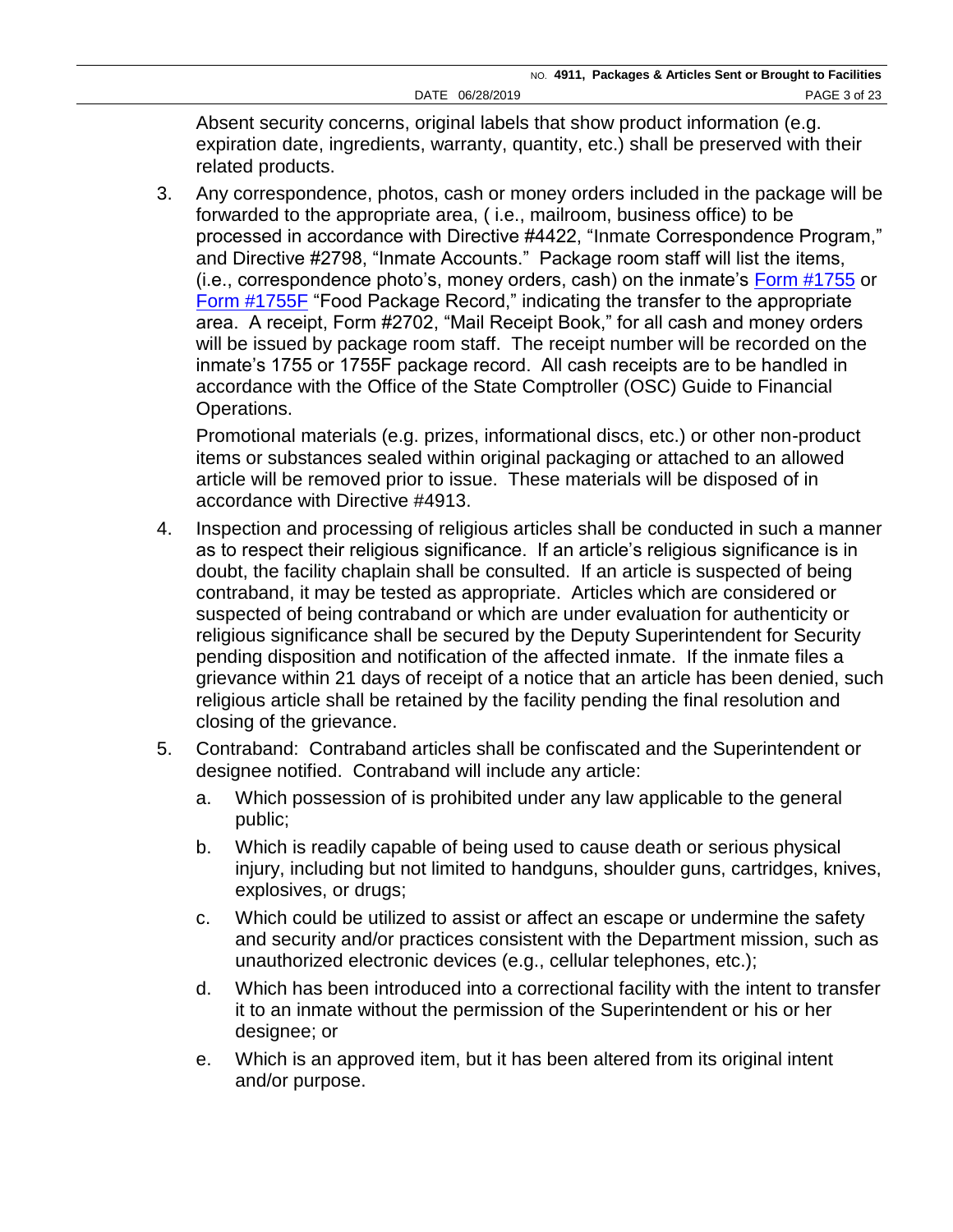- 6. Articles not permitted (other than contraband):
	- a. When any article which is not permitted is brought by a visitor, it will be returned to the visitor, if possible, upon the visitor's departure from the facility.
	- b. In the case of other articles not permitted, except for any article brought by a visitor and returned to the visitor upon departure from the facility, general confinement inmates (non-restricted inmates) will be given the opportunity to view the disallowed article and then choose a disposal option by signing [Form](http://www.doccs.ny.gov/directives/Frm2068.pdf)  #2068. "Authorization for Disposal of Personal Property." If the choice is to ship the article, the inmate will fill out a disbursement form for the cost of the shipping. The package room will send out the package and forward the disbursement form to the business office for processing. If funds are available, the facility business office will deduct the amount of the disbursement from the inmate's account. If funds are not available, the business office will establish an encumbrance for the amount of the disbursement.
	- c. Articles not disposed of, or articles brought by a visitor but not returned to a visitor within 14 days, will be destroyed or donated to a charity by the facility. It is clearly not the Department's intent to give each inmate 14 days (except as provided in Section III-B-6 above) to choose a disposal option, requiring storage by the facility. It is the intent that an inmate be given a clear notice that an article is not permitted and a clear opportunity to choose how such an article will be disposed of.
- 7. Articles will not be altered or modified by the manufacturer or vendor, except for removal of external radio antennas. Articles will not be altered or modified once they arrive at the facility in order to comply with the specifications set forth in this Directive.
- 8. If an item is not listed as allowable in Attachment A, the item will not be issued to the inmate and the decision to withhold it is not reviewable under this Directive. However, if an item is listed as allowable but was not issued because, in the opinion of processing staff, it did not meet applicable specifications regarding size, cost, ingredients, property limits, color, etc., the inmate may request a review of that decision. The inmate must first complete [Form #2068,](http://www.doccs.ny.gov/directives/Frm2068.pdf) and a disbursement form if appropriate, identifying the item to be reviewed and the disposal option desired. The area supervisor shall then review the item in question during the course of scheduled rounds. The inmate's presence is not required. Upon completion of the review, the supervisor shall sign and date the [Form #2068](http://www.doccs.ny.gov/directives/Frm2068.pdf) and indicate whether the item is to be allowed and issued to the inmate, or disallowed and processed for disposal. A copy of the completed [Form #2068](http://www.doccs.ny.gov/directives/Frm2068.pdf) will then be forwarded to the inmate. NOTE: If the inmate refuses to complete and sign the [Form #2068,](http://www.doccs.ny.gov/directives/Frm2068.pdf) no review will be conducted and the item will be disposed of as disallowed property in accordance with Directive #4913.
- C. Food Packages: Inmates may receive two packages a month containing foodstuffs, as listed in Attachment A, the combined weight of which shall not exceed 35 pounds. Food packages received both from visitors and through the mail shall be included in the two package limit.
- D. Packages by Mail (U.S. Postal Service, UPS, FedEx, etc.)
	- 1. Incoming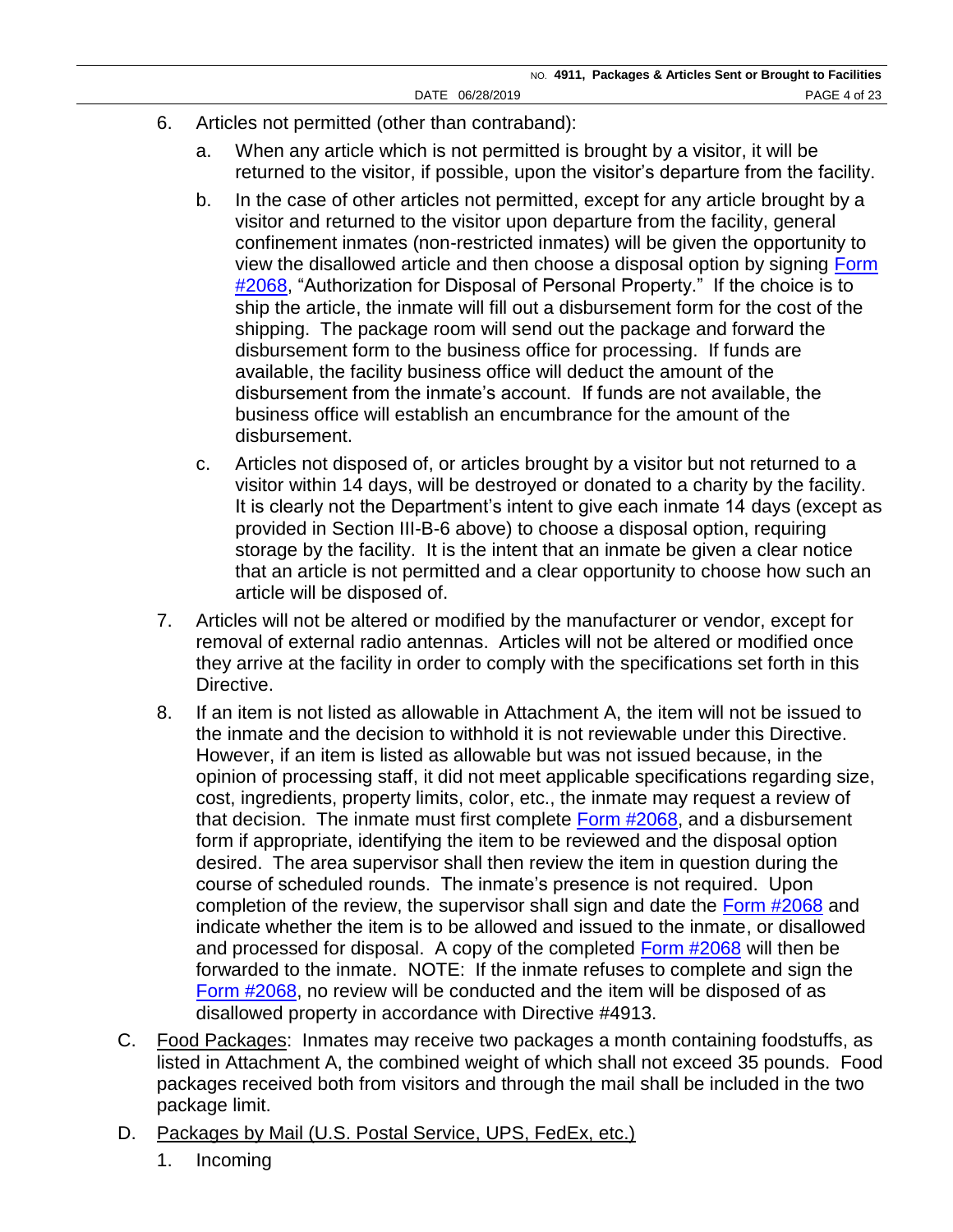- a. An inmate may receive a package through the mail from anyone who is not on a negative correspondence or vendor list.
- b. A package which does not have a return address will not be delivered to the inmate. The unopened package will be first x-rayed for contraband. The package will then be opened. If any contraband is found, it will be processed in accordance with Directive #4910, "Control of & Search for Contraband" and any remaining contents disposed of as directed by the Deputy Superintendent for Security. If no contraband is found, the inmate will be given the option to send the package out at his or her expense or to have it destroyed. In all cases, the disposition of the package will be recorded on [Form #2068](http://www.doccs.ny.gov/directives/Frm2068.pdf) and the inmate's package record.
- c. A package from a commercial vendor must bear the return address as affixed or printed (not handwritten) by the vendor. A package from a non-commercial source must bear a return address that includes the sender's first and last name.
- 2. Outgoing
	- a. All packages sent from a facility at an inmate's request, including surplus, nonallowed or transferred articles, shall be processed through the package room. All expenses shall be borne by the inmate.
	- b. All packages sent from a facility shall be receipted by the carrier. If a receipted carrier is not used, the inmate must insure the package in order to get a receipt.
	- c. The inmate may also be required to pay for a shipping container approved by the U.S. Postal Service.
	- d. Articles which require repair or service may only be sent to a vendor or business which is not on a negative vendor or correspondence list and which is recognized as providing the needed repair or service. Repairs and service will not be done in the facility except where authorized by the Superintendent (e.g. at a State-run repair shop) and strictly controlled.
	- e. An inmate wishing to send a package or gift to a relative incarcerated in another Department facility must obtain authorization from his or her assigned Offender Rehabilitation Coordinator (ORC) and approval of the facility Superintendent, contingent upon agreement by the receiving facility Superintendent.

NOTE: The transfer of funds and art and craft products between inmates is governed by Directive #4761, "Inmate Charitable Contributions and Gifts."

3. Art and Handicraft Supplies: Art and handicraft supplies may only be received through a facility package room. Such materials will only be admitted under local permit and made available for the inmate's use through the hobby shop or other system of control. See Directive #4913, "Inmate Property."

NOTE: The policies and procedures for shipping and receiving Inmate Tablets are outlined in Directive #4425, "Inmate Tablet Program."

- E. Packages from Visitors
	- 1. A visitor may bring a package only for the inmate he or she is visiting. It must be presented at the gate prior to the visit. The visitor must successfully complete visitor processing before a package will be processed. Visitors that have been denied visiting privileges will not be allowed to leave packages.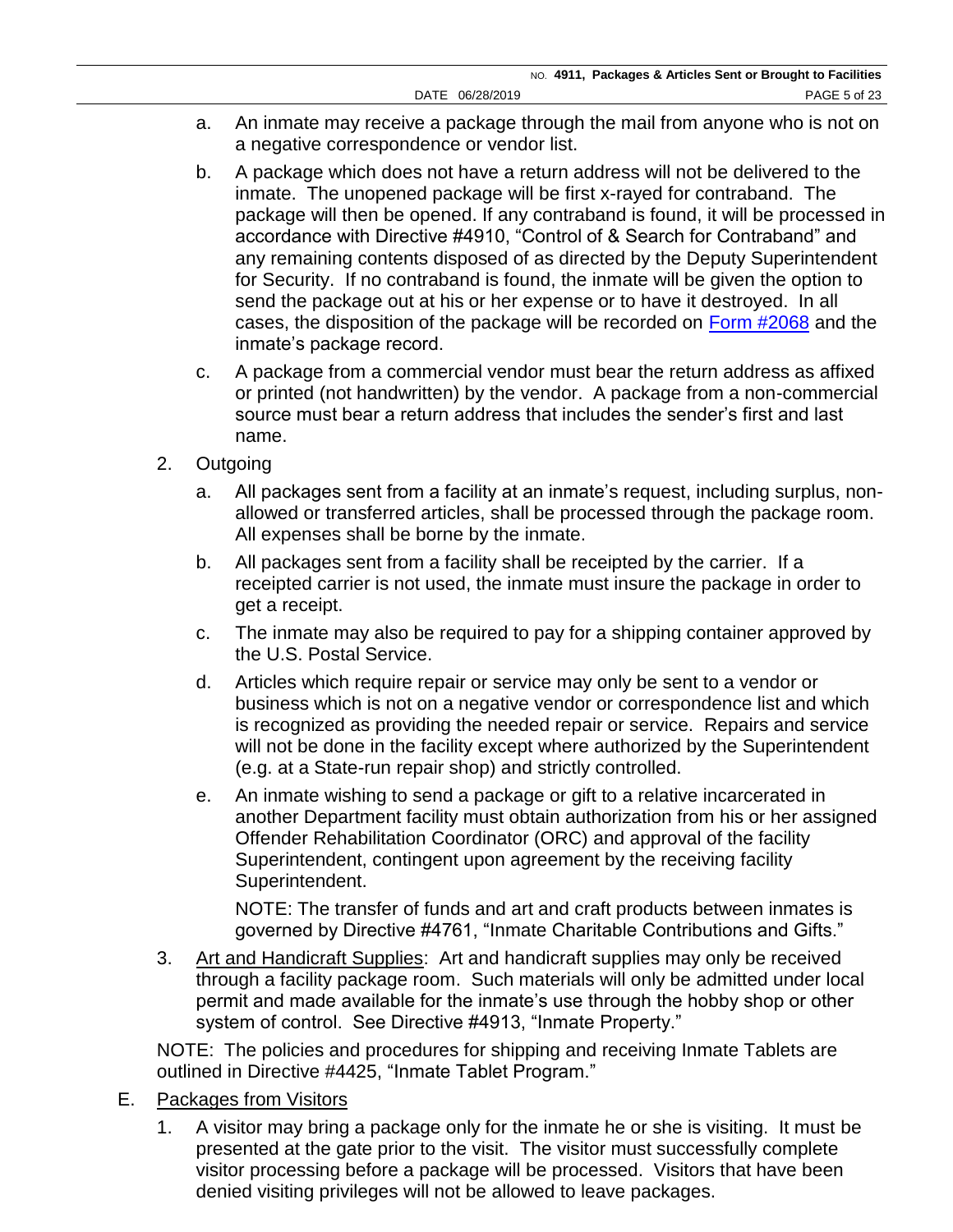- 2. Packages shall not be accepted from visitors during their attendance at special events.
- F. Package Records
	- 1. All articles received shall be recorded on [Forms #1755](http://www.doccs.ny.gov/directives/Frm1755.pdf) and [Form #1755F,](http://www.doccs.ny.gov/directives/Frm1755F.pdf) with the sender's name and address and the name and Department Identification Number (DIN) of the inmate recipient.
	- 2. The inmate shall be requested to sign Departmental [Form #1755V,](http://www.doccs.ny.gov/directives/Frm1755V.pdf) "Receipted Value Record," listing any single article received which has a verified value of more than \$20.00. Any article priced or valued at over \$20 must be accompanied by the seller's original receipt or bill. A copy of this form will be filed in the Package Room folder and a copy given to the inmate. These articles include but are not limited to the following:

| Art and handicraft supplies<br>Authorized religious apparel | Hair dryer/blow dryer/curling<br>iron |
|-------------------------------------------------------------|---------------------------------------|
| Audio equipment                                             | Footwear                              |
| <b>Bedspread</b>                                            | Jewelry                               |
| Calculator                                                  | <b>Musical instruments</b>            |
| <b>Clothing articles</b>                                    | Rug/prayer rug                        |
| Electric shaver/razor                                       | Sun glasses                           |
| Electronic devices                                          | <b>Typewriter</b>                     |
| Gloves (baseball mitt, handball, bag)                       | Watch & Watch band                    |

- 3. A current listing of "local permits" issued per Section IV below shall be maintained by the facility in the package room.
- 4. Special Watch Notations: A notation shall be made on an inmate's package room record if:
	- a. A sender to that inmate attempts to transmit contraband within a package;
	- b. An inmate has been found in possession of contraband that was determined to have been received within a package; or
	- c. An inmate has been found guilty of drug-related misbehavior.

These notations shall alert staff to take appropriate precautions to prevent smuggling of drugs, drug paraphernalia, or other contraband in subsequent packages. However, any notations which correspond to disciplinary proceedings against an inmate or his or her visitor but which are later dismissed or reversed must be expunged from the inmate's package room records.

## G. Loss of Package Privileges

- 1. Packages received for an inmate serving a disciplinary disposition which includes "loss of package privileges" will be handled as follows:
	- a. Packages brought by visitors shall be returned to the visitor.
	- b. Packages received by Mail:
		- (1) From a Publisher shall be given to the inmate subject to the provisions of Directive #4572, "Media Review."
		- (2) From Other Commercial Sources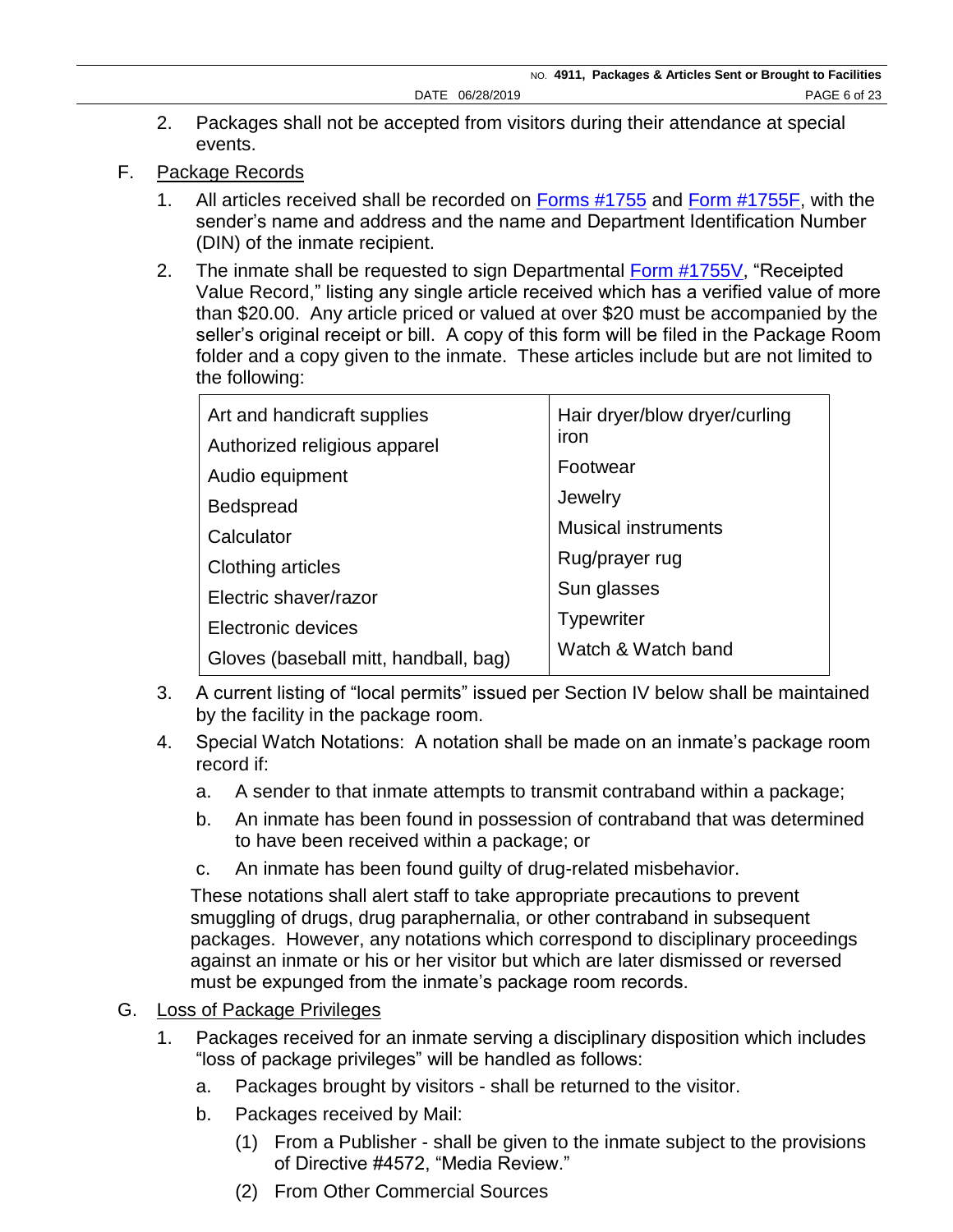- (a) If ordered by the inmate, and approved by the business office prior to the disciplinary disposition, the package shall be issued to the inmate. Otherwise, the package shall be returned to sender.
- (b) If ordered by family or a correspondent, the package shall be handled as set forth in sub-section (3) below.
- (3) From All Other Sources
	- (a) If received during first five days of "loss of packages" shall be delivered to the inmate unless the inmate has been confined in a special housing unit.
	- (b) If received after first five days of "loss of packages," shall be returned to sender unopened.

NOTE: The first five days or "five day grace period" for inmates with a loss of package disciplinary sanction or, for inmates in SHU, limited to packages containing books, periodicals and magazines only, starts on the disciplinary hearing completion date.

- 2. An inmate who orders a package while under a loss of package disposition will have the package returned to sender and will be responsible for any expense associated with return of the package.
- H. Packages received for inmates in SHU
	- 1. Pending disciplinary action, or during first five days of a "loss of packages" disposition: Package items, except for books, periodicals, legal materials and perishables, shall be placed in the inmate's property, and added to the inmate's property inventory on [Form #2064,](http://www.doccs.ny.gov/directives/Frm2064.pdf) "Personal Property Transferred;" books, periodicals and legal materials may be given to the inmate subject to the limitations in Directive #4933, but perishables shall be disposed of in accordance with Directive #4913.
	- 2. Serving a disciplinary disposition, or after the first 5 days of a "loss of packages" disposition: The inmate will be afforded package privileges in accordance with Directive #4933.
- I. Packages received for inmates transferred or temporarily absent from the facility
	- 1. Transfer
		- a. During processing for transfer, the inmate will be directed to indicate on the [Form #2064](http://www.doccs.ny.gov/directives/Frm2064.pdf) whether he or she will pay for postage to forward any package received within 14 days at the sending facility. If the inmate elects to pay for package forwarding, he or she shall also sign a disbursement form marked "Postage Due." If the inmate fails or refuses to indicate his or her choice or hasn't signed a disbursement form, packages received will be returned to sender.
		- b. The Goldenrod copy of the [Form #2064](http://www.doccs.ny.gov/directives/Frm2064.pdf) and signed disbursement form shall be maintained in a file at the sending facility. Whenever a package is received for an inmate no longer at the facility, package room staff shall check the Form [#2064](http://www.doccs.ny.gov/directives/Frm2064.pdf) to determine the inmate's choice.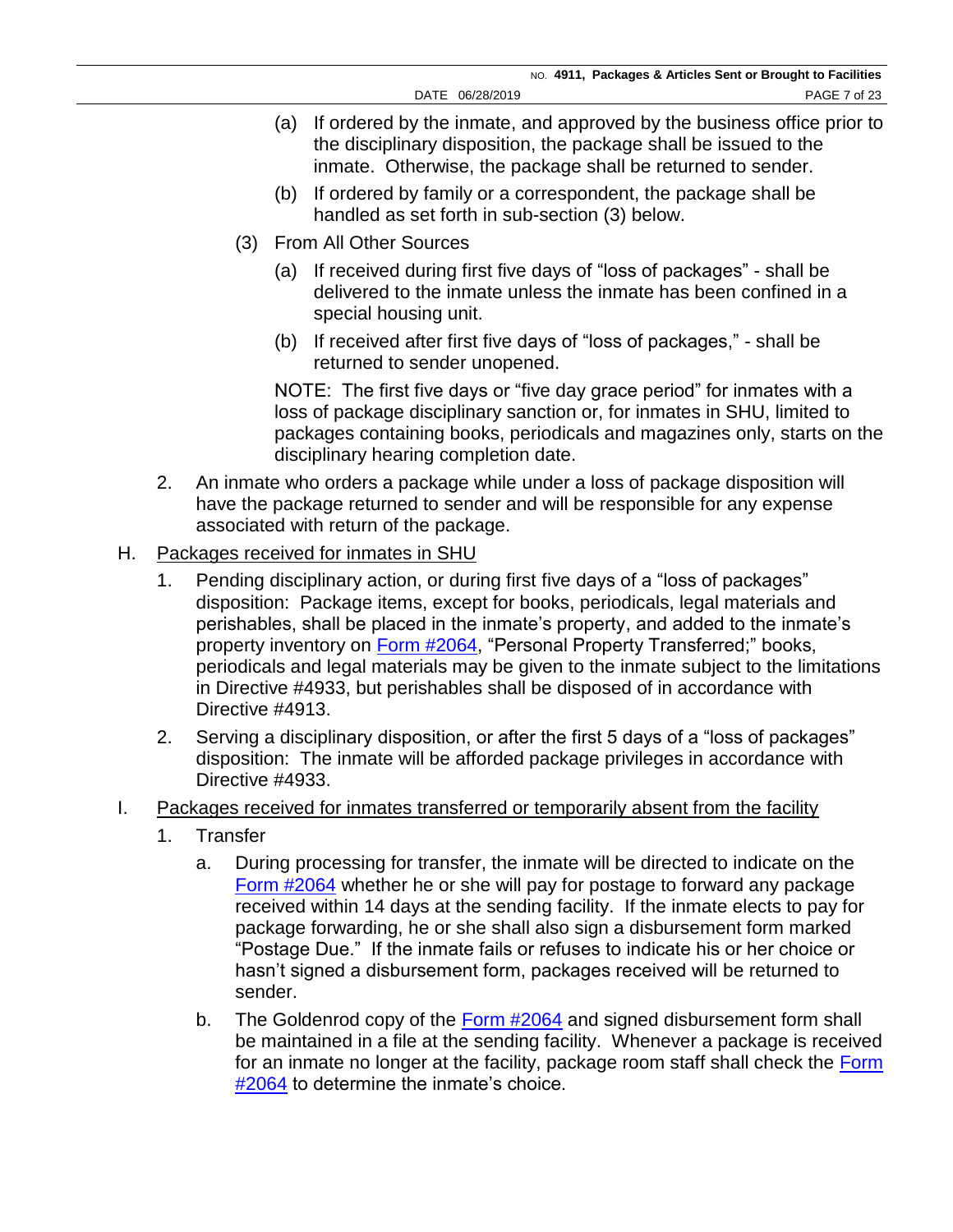- c. Any package received after 14 days from the inmate's date of transfer will be returned to sender. Where a package is received within 14 days and the inmate has indicated that he or she will pay forwarding postage and has signed a disbursement form, the shipping facility will absorb the cost of shipping from its postage appropriation and ship the package, and send a copy of the inmate's [Form #2064](http://www.doccs.ny.gov/directives/Frm2064.pdf) and the signed disbursement form to the office of inmate accounts at the inmate's new facility.
- d. Upon receipt at the inmate's new facility, the forwarded package will be issued in accordance with the provisions of this Directive. If funds are not available to process the disbursement, the inmate's account will be encumbered for the owed amount. When any encumbrance is fully collected, the collecting facility will use the funds collected to refund its own postage appropriation.
- e. Packages must not be forwarded to inmates at Work Release facilities but returned to sender.
- 2. Temporary absence (out-to-court or at a hospital)
	- a. A package for an inmate who is temporarily absent shall be x-rayed. If the package contains perishables, it shall be returned to sender. If no perishables are found, the package shall be stored by the facility unless it is determined that the inmate is likely to be absent in excess of 14 days.
	- b. Where the inmate is expected to be or has already been absent in excess of 14 days, the matter shall be referred to the Deputy Superintendent for Security to determine if the package should be held longer or returned to sender.

# **IV. LOCAL PERMITS**

- A. Certain articles cannot be approved Department wide because of programmatic and physical plant characteristics of individual facilities. In order that those locations which can accommodate special articles are not governed by those which cannot, each facility may consider the issuance of "local permits" in accordance with the following:
	- 1. Local permits for articles so marked and listed in this Directive require the approval of the facility Superintendent, but do not require the approval of the Deputy Commissioner for Correctional Facilities.
	- 2. Local permits for articles not listed in this Directive require the recommendation of the facility Superintendent and the approval of the Deputy Commissioner for Correctional Facilities. Such recommendations shall include:
		- a. Identification of the article for which a local permit is recommended;
		- b. The Superintendent's rationale for the recommendation; and
		- c. Specific terms and conditions regarding the use of the article as prescribed in sub-section A-5 below.
	- 3. Any article approved by local permit shall be clearly identified by mark or label and a record of such identification maintained by the facility. The original permit shall be maintained in the inmate's package records and a copy given to the inmate. The inmate must retain his or her copy of the permit to protect the privilege of retaining this article.
	- 4. By signing the local permit, the inmate shall indicate his or her understanding that the permit is valid only in his or her current facility and, in the event that he or she is transferred and cannot obtain a local permit for the article at his or her subsequent location, the article must be disposed of at his or her expense.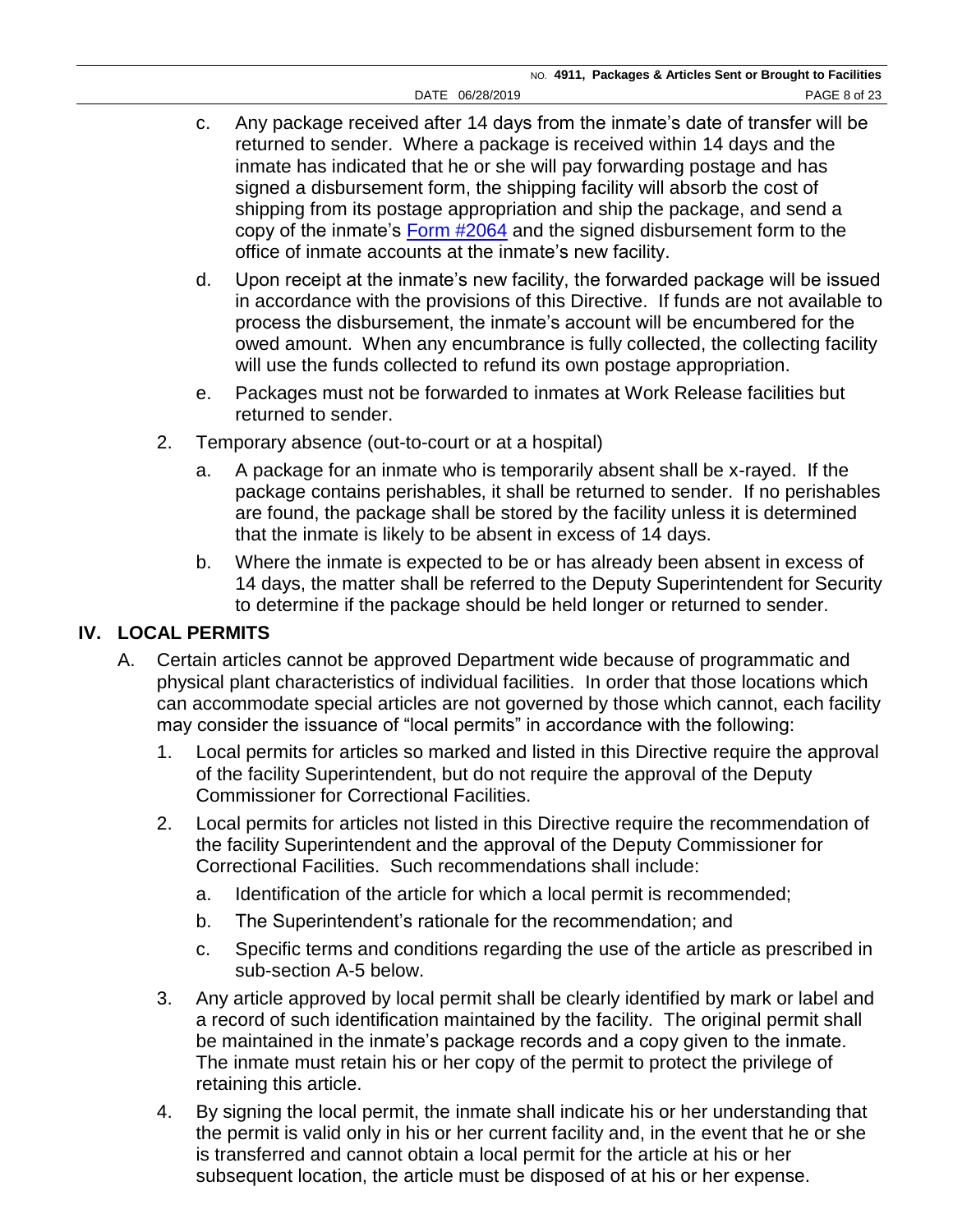- 5. The local permit shall specify the terms and conditions regarding the use of the article (with respect to program and periods or locations in which the article may be used) and indicate that failure to adhere to such terms and conditions may result in the revocation of the permit. If a permit is revoked, the article will be confiscated and disposed of at the inmate's expense in accordance with Directive #4913. The inmate's signature shall indicate his or her agreement with these terms and conditions.
- B. Each Superintendent is required to maintain a current list of all approved local permits to include:
	- 1. Identification of inmate;
	- 2. Identification of the article;
	- 3. Identification of the approving authority; and
	- 4. Date of approval by the Deputy Commissioner for Correctional Facilities.
- **V. ALLOWABLE ARTICLES:** Attachment A identifies the only articles which may be allowed through facility package rooms. Articles will only be accepted through the package room subject to the conditions and restrictions set forth in this Directive and specified on each article listing. Conditions and restrictions set forth on the attached lists cover sources, content ingredients, packaging, quantities, colors, sizes, composition, cost or value, etc., and whether local permit is required. All articles must be new (unused), except for musical instruments, books, magazines, and periodicals, and not exceed the price or value limits set forth for various articles on the attached lists.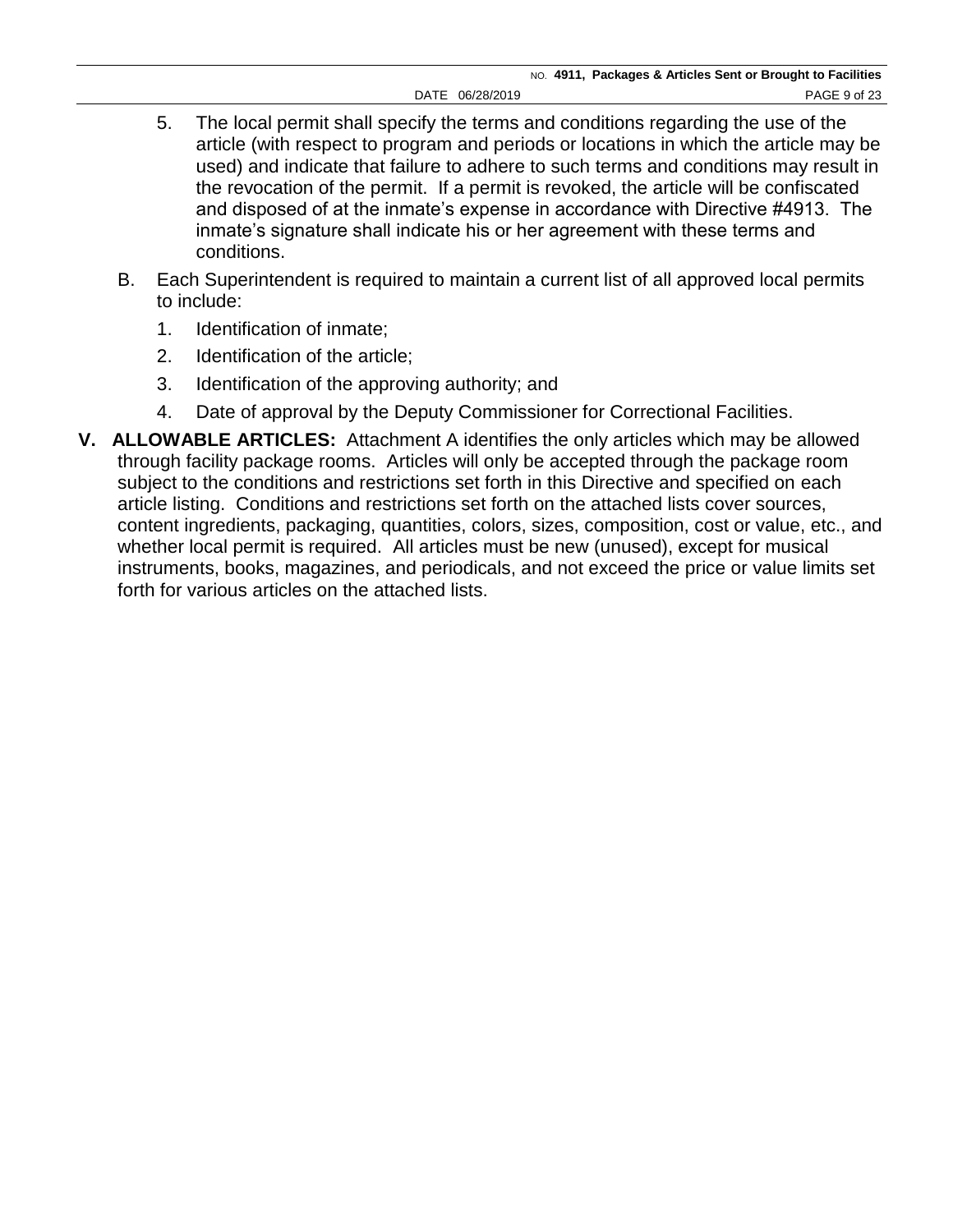The attached lists identify the only articles which may be allowed through facility package rooms.

Articles will only be accepted through the package room subject to the conditions and restrictions set forth in this Directive and specified on each article listing.

Conditions and restrictions set forth on the attached lists cover sources, content ingredients, packaging, quantities, colors, sizes, composition, cost or value, etc., and whether local permit is required.

All articles must not exceed the price or value limits set forth for various articles on the attached lists.

All articles must be new (unused), except for non-electronic musical instruments, books, magazines and periodicals.

| <b>Approved Lists:</b>               |              |
|--------------------------------------|--------------|
| A. Food Items                        | Pg.<br>$A-1$ |
| <b>B.</b> Food Utensils              | $A-2$        |
| C. Tobacco Products                  | $A-3$        |
| D. Toilet<br>Articles/Cosmetics      | $A - 4$      |
| E. Clothing                          | $A-5, A-6$   |
| F. Educational<br><b>Supplies</b>    | $A-7, A-8$   |
| G. Miscellaneous                     | A-9, A-10    |
| H. Recreational<br><b>Supplies</b>   | $A-11$       |
| Art & Hobby<br>I.<br><b>Supplies</b> | $A-12$       |
| <b>Religious Articles</b><br>J.      | $A-13$       |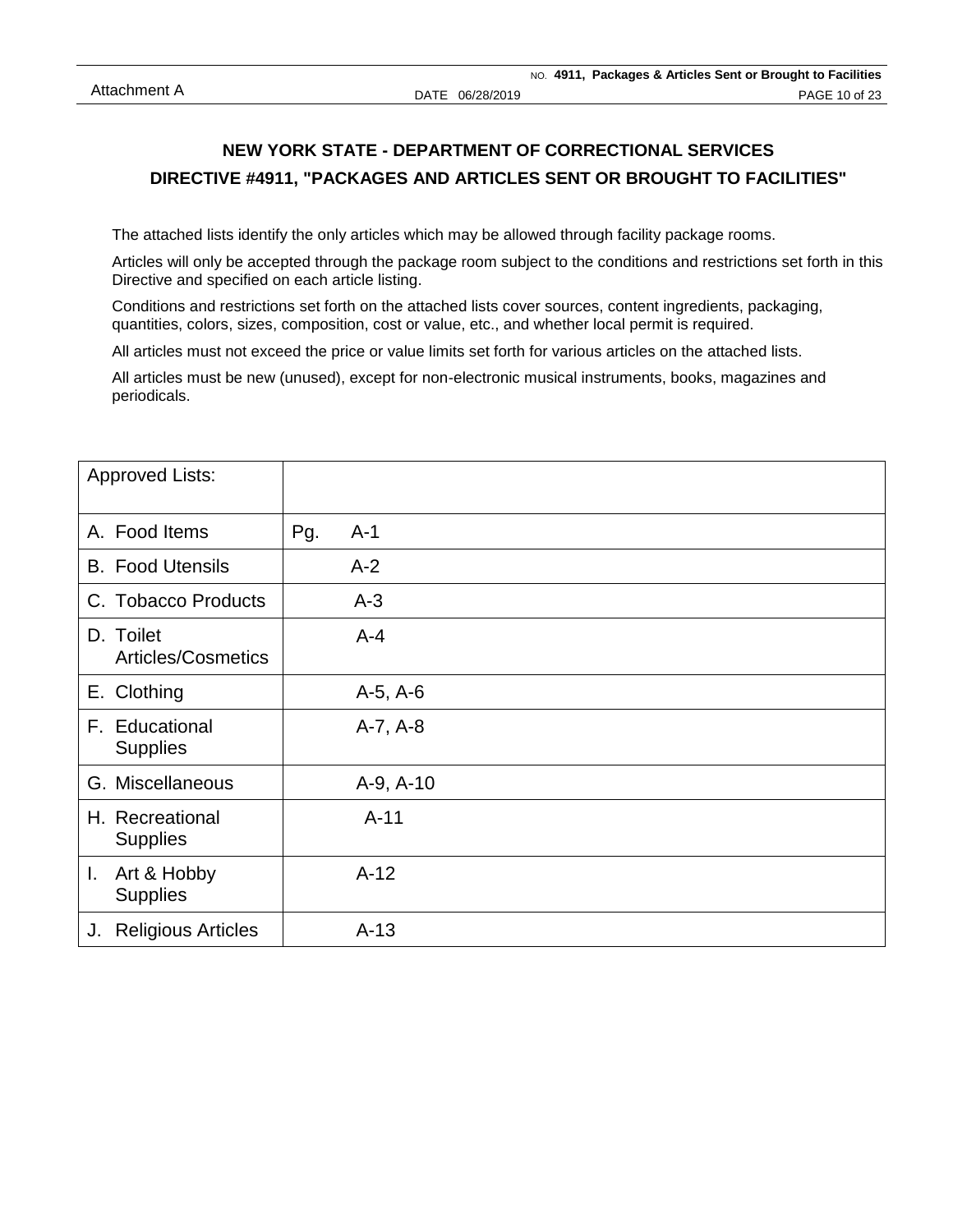## **A. FOOD ITEMS**

#### **General restrictions**

#### **Contents**

- No alcoholic content or ingredients.
- No creatine content or ingredients.
- No poppy seeds.
- No frozen foods. Food items labeled with a freeze by date may be allowed, provided they are not frozen, require freezing or have been previously frozen.
- No USDA or Government surplus food.
- No home, bakery, restaurant, or delicatessen prepared foods.

Packaging

- No glass containers, canned food items are allowed.
- Items, except for fresh fruits and vegetables, must be received commercially packaged in airtight hermetically sealed containers impervious to external influence (i.e., heat sealed plastic bags, and vacuum sealed pouches). Containers with paper, plastic, or foil seals are not allowed (e.g., tubular potato chip container, powdered drink mix container wrapped with plastic seal, or coffee creamer plastic jar with a paper or foil seal). A food item contained within a commercially packaged glued outer paper or card board box does not, standing alone, make the item disallowed, if the item inside the box is further commercially packaged in a heat sealed plastic bag.

- All items must have a commercially printed ingredients list on the packaging.

|    | <b>Individual items</b>              | Specific restrictions and conditions                                                                                                                                                                             |
|----|--------------------------------------|------------------------------------------------------------------------------------------------------------------------------------------------------------------------------------------------------------------|
| a. | Beverages/Liquid                     | including concentrates, must be in pouches or boxes only; max. size 32 oz. ea.                                                                                                                                   |
| b. | Beverages/Mixes                      | dry, max. size 32 oz. ea.                                                                                                                                                                                        |
| C. | <b>Bread</b>                         |                                                                                                                                                                                                                  |
| d. | Pouched food/Canned<br>food $\ldots$ | max. size 16 oz. ea.; products must not require cooking (as designated on the manufacturer's<br>label); microwavable containers are allowed                                                                      |
| е. | Candy                                |                                                                                                                                                                                                                  |
| f. | Cheese                               | sliced or chunk                                                                                                                                                                                                  |
| g. | Coffee                               |                                                                                                                                                                                                                  |
| h. | Condiments                           | 16 oz. max. except hot sauce $-7$ oz. max., allowed: ketchup, mustard (including hot and/or<br>Dijon), honey, mayonnaise, sweet relish, soy sauce, barbeque sauce, Goya Sazon (flavored<br>packets), taco sauce. |
| i. | Dried coffee cream                   | 16 oz. max.                                                                                                                                                                                                      |
| j. | Fruit                                | no dried                                                                                                                                                                                                         |
| k. | Meats                                | must be ready to eat (i.e., pre-cooked, cured, smoked, cold-cuts)                                                                                                                                                |
| ı. | Nuts                                 | without shells                                                                                                                                                                                                   |
| m. | Oatmeal                              | no raisin combination.                                                                                                                                                                                           |
| n. | Pastry                               |                                                                                                                                                                                                                  |
| о. | Raisins                              | max. 2 oz. per food pkg.                                                                                                                                                                                         |
| p. | Seafood                              | cooked, cured or smoked only; no shells                                                                                                                                                                          |
| q. | Snacks                               | potato chips, pretzels, cheese twists, crackers, cookies, and other similar items (or combinations<br>of approved food items, except for those combinations/mixes containing raisins). No<br>uncooked popcorn.   |
| r. | Vegetables                           | fresh, that do not require cooking (except in facilities that permit cooking)                                                                                                                                    |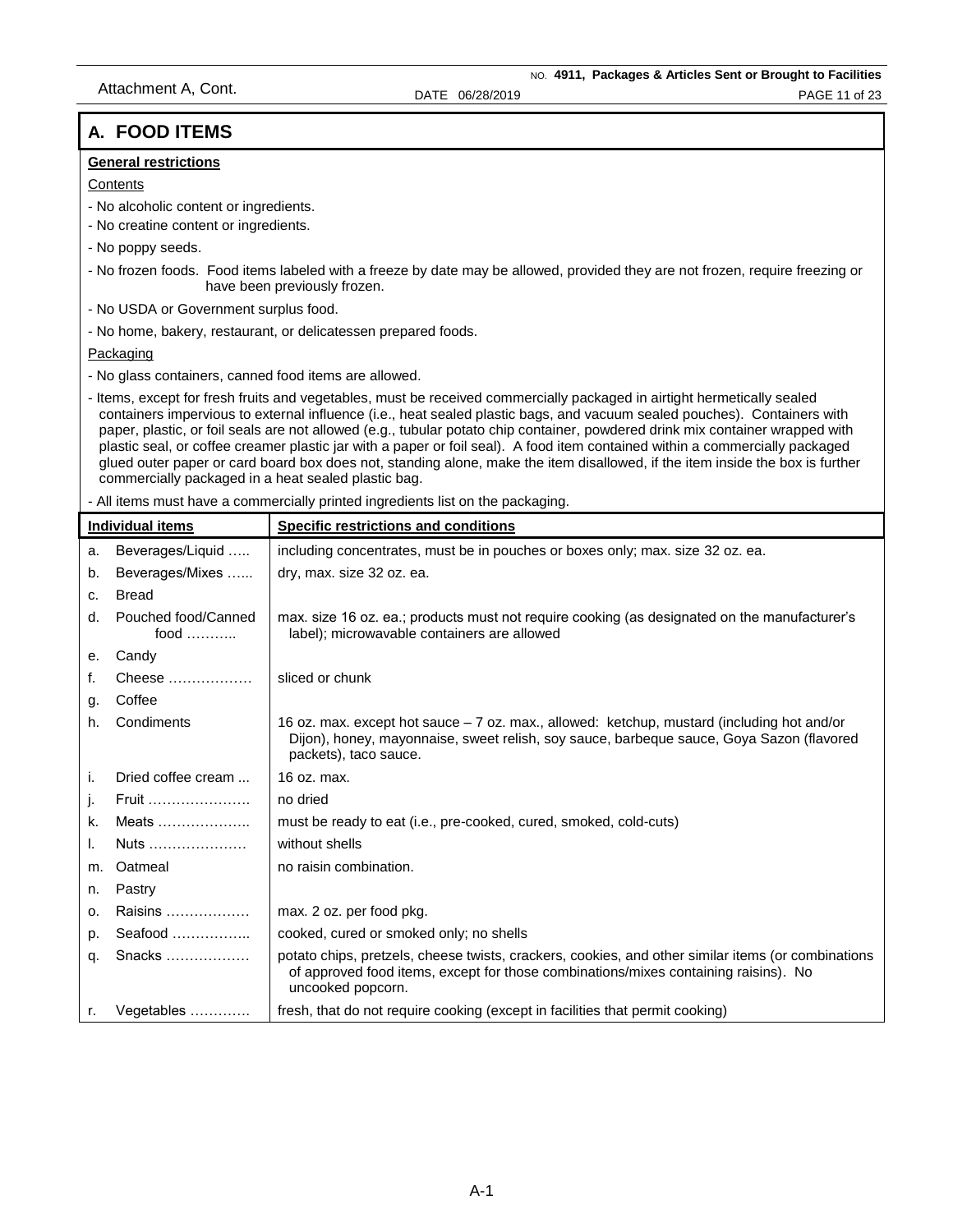# **B. FOOD UTENSILS**

### **General restrictions**

- Plastic only (except where metal cooking utensils are permitted by the Superintendent under local permit).

- No double-wall (e.g. foam core or insulated) containers.

### - No logos

| Individual items |                            | Specific restrictions and conditions |
|------------------|----------------------------|--------------------------------------|
| a.               | Bowls                      | 2 quart max.                         |
| b.               | Cups                       | no larger than 16 oz.                |
| c.               | Drinking containers        | no larger than 16 oz.                |
| d.               | <b>Saucers</b>             |                                      |
| e <sub>1</sub>   | Food storage<br>containers | 2 quart max., clear only             |
| f.               | Spoons                     | pliable only                         |
| g.               | Forks/"sporks"             | pliable only                         |
| h.               | <b>Plates</b>              |                                      |
|                  | Thermos bottle             | 2 qt. max.; molded plastic only      |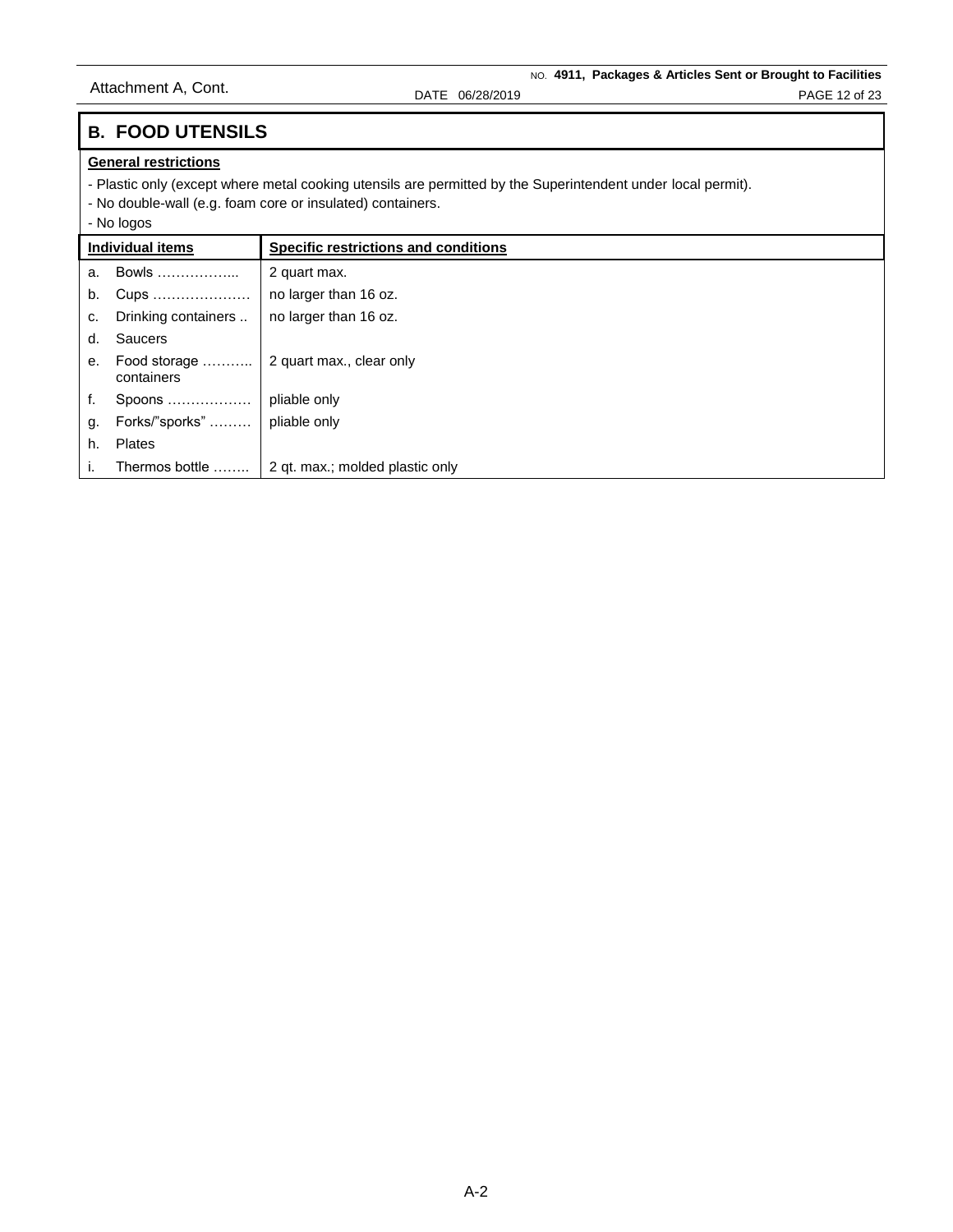## **C. TOBACCO PRODUCTS**

### **General restrictions**

- Must be 21 years of age to purchase or receive tobacco products.

- Tobacco products must be in the original commercially sealed containers.

- Cigarettes must bear New York State Tax Stamps - no exceptions.

| Individual items |                            | Specific restrictions and conditions                                                               |
|------------------|----------------------------|----------------------------------------------------------------------------------------------------|
| a.               | Cigarettes                 | Max. 2 cartons per month: unflavored or menthol only                                               |
| b.               | Cigarette roller           | Limit 1; plastic only                                                                              |
| c.               | Cigarette papers           | Unflavored or menthol only                                                                         |
| d.               | Cigars                     | Max. 50 per month: unflavored or menthol only                                                      |
| е.               | Pipes and pipe<br>cleaners |                                                                                                    |
|                  | Tobacco, loose             | Max. 12 oz. per month, unflavored or menthol only                                                  |
|                  | Cigarette tubes            | Max. 400 tubes per month filtered, non-filtered; 100's or king size, unflavored or menthol flavor. |
|                  |                            |                                                                                                    |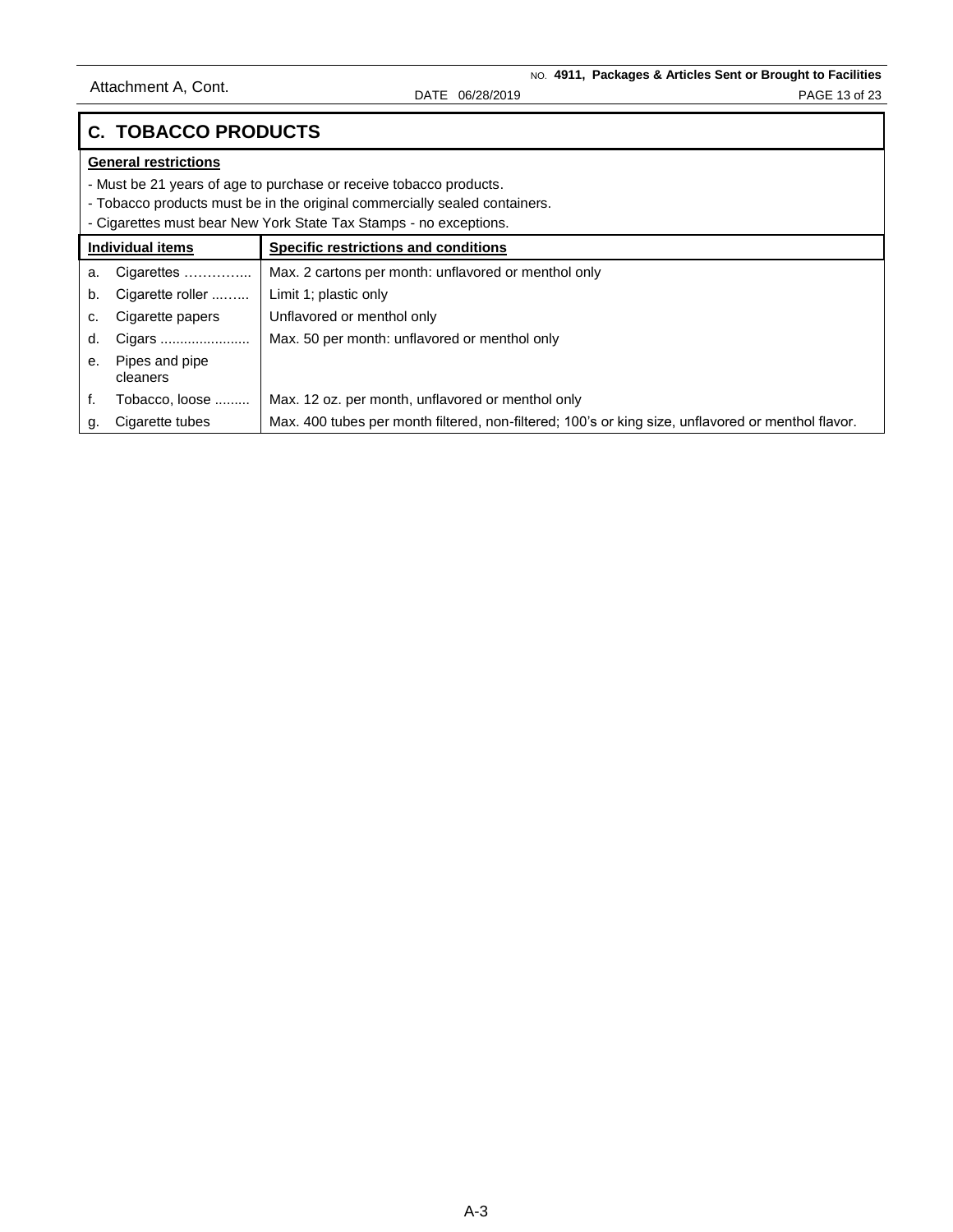### **D. TOILET ARTICLES/ COSMETICS**

#### **General restrictions**

- No item may be received which lists alcohol as an ingredient.
- No skin tanning or coloring or hair coloring products.
- Maximum size of any single item is 16 oz.
- No glass, except when approved toiletries cannot be obtained in plastic containers or cans then one ounce glass containers may be permitted when received directly from an approved store or manufacturer as packaged by them. The containerized items listed below are acceptable (1) if received in commercially-sealed non-pressurized cans or commercially-sealed plastic containers, or (2) when received directly from an approved store or manufacturer as packaged by them.
- No hemp oil or derivatives of hemp in contents.

- NOTE: Toilet articles/cosmetics are not restricted based upon gender specific marketing (i.e., products marketed for men, women, or as gender neutral are permissible unless other restrictions apply).

| <b>Individual items</b> |                                           | <b>Specific restrictions and conditions</b>                                        |
|-------------------------|-------------------------------------------|------------------------------------------------------------------------------------|
| a.                      | Afro pick                                 | plastic                                                                            |
| b.                      | Aftershave lotion                         |                                                                                    |
| c.                      | Baby oil                                  |                                                                                    |
| d.                      | Comb                                      | plastic; max. length 6"; no handle                                                 |
| е.                      | Cream rinse/<br>conditioner               |                                                                                    |
| f.                      | Denture adhesive                          |                                                                                    |
| g.                      | Denture cleanser                          | tablets only                                                                       |
| h.                      | Denture cup                               | plastic; transparent only                                                          |
| i.                      | Deodorant                                 | stick-type only                                                                    |
| J.                      | Emery boards                              | non-metal                                                                          |
| k.                      | Fingernail clipper                        | 2 1/2" max.; no file                                                               |
| ı.                      | Hair brush                                | plastic; no removable handle or compartment                                        |
| m.                      | Hair dressing                             | non-medicated; incl. cream and gel.                                                |
| n.                      | Hair ties $\ldots$                        | Hair bands, hair rubber bands, pony tail holders; no stones or metal               |
| p.                      | Hand/face cream or.<br>lotion             |                                                                                    |
| q.                      | Mirror                                    | 8" x 10" max. size; plastic only                                                   |
| r.                      | Mouthwash                                 |                                                                                    |
| s.                      | Shampoo                                   |                                                                                    |
| t.                      | Shaving items -brush,<br>cream, cup, soap |                                                                                    |
| u.                      | Soap                                      | standard size bar; no soap-on-a-rope                                               |
| v.                      | Soap dish                                 | plastic                                                                            |
| w.                      | Stick cologne                             |                                                                                    |
| х.                      | Toenail clipper                           | $3\frac{1}{2}$ " max.; no file                                                     |
| у.                      | Toothbrush                                | non-electric                                                                       |
| z.                      | <b>Tweezers</b>                           |                                                                                    |
|                         | <b>Female Facilities only</b>             | Specific restrictions and conditions                                               |
| a.                      | Facial makeup                             | eye makeup, face powder, lipstick, rouge, etc., no liquid makeup                   |
| b.                      | Hair fasteners                            | barrettes, bobbie pins, hair rollers, (in addition to hair ties, above); no stones |
| c.                      | Hair spray                                | non-aerosol                                                                        |
| d.                      | Perfume/cologne                           | non-aerosol; 3 oz. max. per month                                                  |
| е.                      | Sanitary napkins and<br>tampons           |                                                                                    |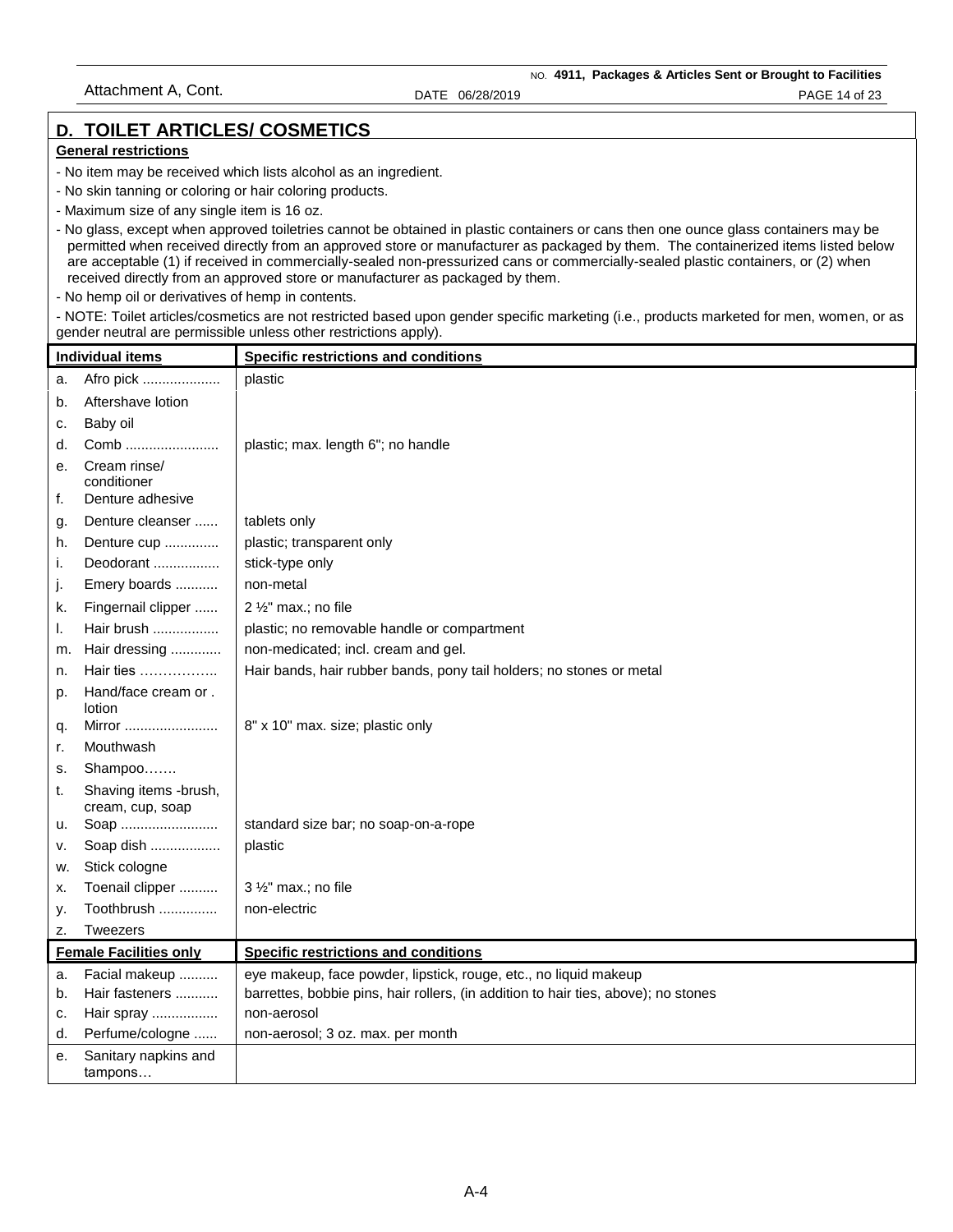### **E. CLOTHING**

**General restrictions (all clothing items):** No quilted clothing or snorkel-type hoods, except where indicated. No leather (except footwear and belts). No mesh materials (Except footwear. NOTE: mesh materials may not create a pocket). No spandex-type material. No denim. No removable linings.

**Colors:** Except as indicated below, blue, black, gray or orange colors are not permitted. Any shades of colors such as melon, peach, aqua, etc. that are not readily distinguishable from blue, black, gray or orange are not permitted. Solid colors only, except where indicated.

**Value:** Except as indicated, no item may exceed \$80 in value.

**Footwear (#1, below):** No hollow or platform heels or soles. No camouflage design. No metal shanks/ supports or toes. No pointed toes, spiked heels, pockets, compartments, clog-type or pump (air-inflation) footwear. No metal/stone or clip-on decorations. Max. height of heels: males 2"; females 3". Measure boot height from bottom of heel. Size must be within 1 size of that being worn by inmate.

**Outerwear (#2, below):** Natural fabrics only (e.g. cotton, wool).

| 1. | <b>Footwear</b>               | Color                                                                                           | <b>Additional restrictions and conditions</b>                                                                                                                                                      |
|----|-------------------------------|-------------------------------------------------------------------------------------------------|----------------------------------------------------------------------------------------------------------------------------------------------------------------------------------------------------|
| a. | Baseball/soccer shoes         | any but blue                                                                                    | non-removable rubber cleats only, 3/8" max.                                                                                                                                                        |
| b. | Boots                         | any but blue                                                                                    | total height 8"                                                                                                                                                                                    |
| c. | Rubber galoshes,<br>overshoes | any color                                                                                       | total height 10"                                                                                                                                                                                   |
| d. | Sandals                       | any but blue                                                                                    | must be secure to the foot (i.e. use ankle strap)                                                                                                                                                  |
| е. | Shoes                         | any but blue                                                                                    |                                                                                                                                                                                                    |
| f. | Shower shoes                  | any color                                                                                       |                                                                                                                                                                                                    |
| g. | Slippers                      | any but blue                                                                                    |                                                                                                                                                                                                    |
| h. | Sneakers                      | any color combination but blue                                                                  |                                                                                                                                                                                                    |
| 2. | <b>Outerwear</b>              | <b>Color</b>                                                                                    | <b>Additional restrictions and conditions</b>                                                                                                                                                      |
| a. | $Earmoffs$                    |                                                                                                 | plastic band (no metal)                                                                                                                                                                            |
| b. | Gloves/mittens                | black permitted                                                                                 | wrist length                                                                                                                                                                                       |
| c. | Jacket                        | solid green only (including lining)                                                             | 3/4 max. length; military-style field jackets are allowed but short-<br>waisted Ike-style jackets are not allowed; no hood; no patches,<br>insignia or decals. None labeled "chemical protective." |
| d. | Rain hat                      | clear transparent plastic                                                                       |                                                                                                                                                                                                    |
| е. | Rain jacket/ poncho           | clear transparent plastic                                                                       | hood permitted; max. value \$25                                                                                                                                                                    |
| f. | Scarves                       |                                                                                                 |                                                                                                                                                                                                    |
| g. | Winter knit watch cap.        | black permitted                                                                                 |                                                                                                                                                                                                    |
| 3. | <b>Male Facilities Only</b>   | Color                                                                                           | <b>Additional restrictions and conditions</b>                                                                                                                                                      |
| a. | T-shirts                      |                                                                                                 |                                                                                                                                                                                                    |
| b. | Briefs, boxers                | solid colors only (except for the<br>waistband)                                                 |                                                                                                                                                                                                    |
| c. | Thermal underwear             | solid colors only (except for the<br>waistband)                                                 |                                                                                                                                                                                                    |
| d. | <b>Bras</b>                   | white or beige (including "nude" or<br>"buff"), solid colors only                               | medical permit to obtain, possess and wear gender<br>affirming/transgender clothing required; no metal underwire, no<br>padding                                                                    |
| e. | Panties                       | white or beige (including "nude" or<br>"buff"), solid colors only (except for<br>the waistband) | medical permit to obtain, possess and wear for gender<br>affirming/transgender clothing required; no thong style,<br>crotchless, front opening or see-through or lace                              |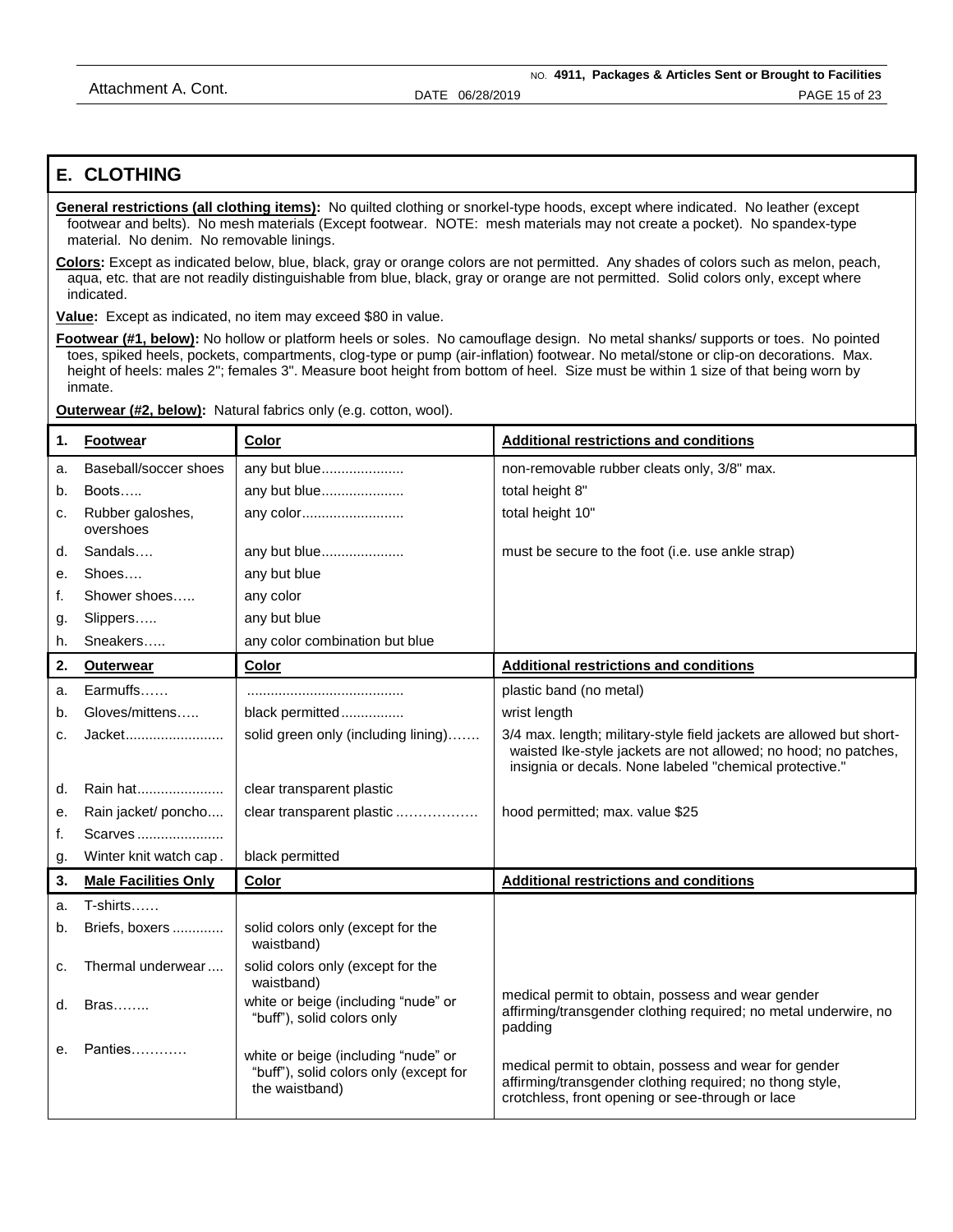|          |                               |                                                                       | NO. 4911, Packages & Articles Sent or Brought to Facilities                                                                                                                                       |
|----------|-------------------------------|-----------------------------------------------------------------------|---------------------------------------------------------------------------------------------------------------------------------------------------------------------------------------------------|
|          | Attachment A, Cont.           |                                                                       | DATE 06/28/2019<br>PAGE 16 of 23                                                                                                                                                                  |
| 4.       | <b>Sportswear</b>             | Color                                                                 | <b>Additional restrictions and conditions</b>                                                                                                                                                     |
| a.       | Athletic supporter            |                                                                       | no metal or plastic cups; males only                                                                                                                                                              |
| b.       | Baseball caps                 |                                                                       | no logos, no military style                                                                                                                                                                       |
| c.       | Shorts                        |                                                                       | gym or bermuda style; not to extend below the knee or higher than<br>mid-thigh; no cargo style pockets; no form-fitting or spandex type;<br>no denim; no logos or lettering                       |
| d.       | Sweatshirts,<br>sweatpants    |                                                                       | cloth only; no hoods permitted; may have a multiple or solid<br>vertical stripe down leg or arm only not to exceed 2" in width; no<br>logos; no zippers; no cargo style pockets                   |
| 5.       | <b>Miscellaneous</b>          | Color                                                                 | <b>Additional restrictions and conditions</b>                                                                                                                                                     |
| a.       | Shirts/sweaters               | solid colors inside and out                                           | includes turtleneck, mock turtleneck, and polo styles;<br>manufacturer's logo (e.g. fox, alligator, etc.), not to exceed 2" x 2"<br>permitted                                                     |
| b.       | Bathrobe                      |                                                                       |                                                                                                                                                                                                   |
| c.       | Belts                         | solid brown or black only                                             | non-elastic; no braided, no metal or stone decorations, less than<br>11/2" wide, with buckle; non removable, no sliding lock style, no D'<br>ring style. (max. 1½"x1½"), length: size appropriate |
| d.       | Bow ties                      | black permitted                                                       | cloth only; clip-on style only                                                                                                                                                                    |
| е.       | Handkerchiefs                 | white only                                                            |                                                                                                                                                                                                   |
| f.       | Neckties                      |                                                                       | cloth only; clip-on style only                                                                                                                                                                    |
| g.       | Pajamas                       |                                                                       |                                                                                                                                                                                                   |
| h.       | Socks                         | black permitted                                                       | no pockets                                                                                                                                                                                        |
| 6.       | <b>Female Facilities Only</b> | Color                                                                 | <b>Additional restrictions and conditions</b>                                                                                                                                                     |
| a.       | Blouses                       |                                                                       | no see-through, midriff or short-cut                                                                                                                                                              |
| b.       | Boots                         | no blue                                                               | total height 18"                                                                                                                                                                                  |
| c.       | Nightgowns                    |                                                                       | no see-through                                                                                                                                                                                    |
| d.       | Shawls                        |                                                                       | 1 yard square max. size (incl. fringe)                                                                                                                                                            |
| е.       | Shoes                         | no blue                                                               |                                                                                                                                                                                                   |
| f.       | Stockings/ panty hose         |                                                                       | stocking or hose requiring garter belts are not allowed                                                                                                                                           |
| g.       | Bras                          | white or beige (including<br>"nude" or "buff"), solid<br>colors only. | no metal underwire, no padding                                                                                                                                                                    |
| h.       | Panties                       | white or beige (including<br>"nude" or "buff"), solid<br>color only.  | no thong style, crotchless, front opening or see-through or lace                                                                                                                                  |
| Τ.<br>J. | Slips<br>Girdle               |                                                                       | full and half                                                                                                                                                                                     |
| k.       | Thermal underwear             | solid colors only (except<br>for the waistband)                       |                                                                                                                                                                                                   |
| I.       | T-shirts                      |                                                                       | crew or v-neck only                                                                                                                                                                               |
| m.       | Pajamas                       |                                                                       | no see through; no front opening bottoms                                                                                                                                                          |
| n.       | Briefs, boxers                | Solid colors only (except<br>for the waistband)                       | medical permit to obtain, possess and wear gender<br>affirming/transgender clothing required                                                                                                      |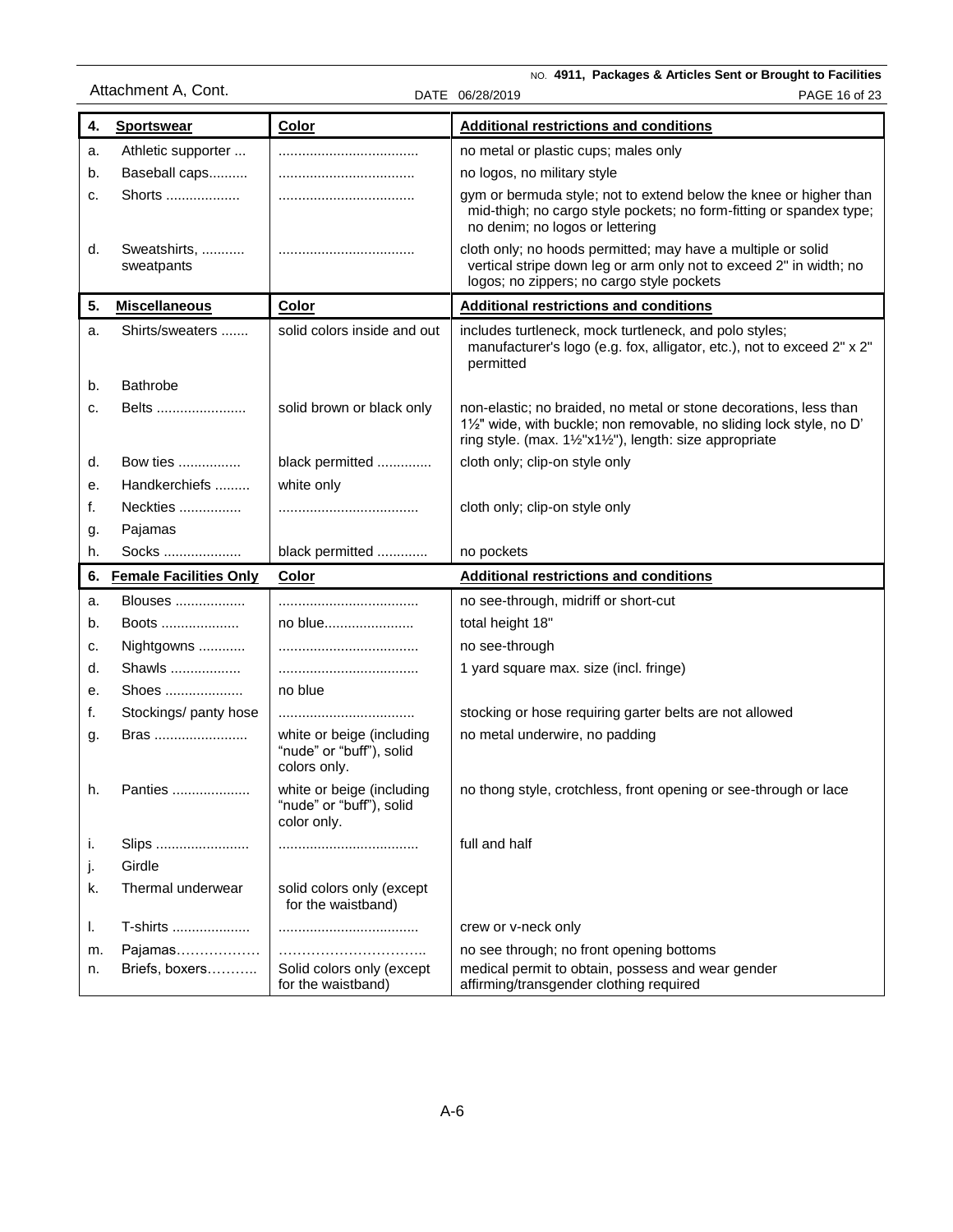|    | <b>F. EDUCATIONAL SUPPLIES</b>                      |                                                                                                                                                                                                                                                                                                                                                                                                                       |  |
|----|-----------------------------------------------------|-----------------------------------------------------------------------------------------------------------------------------------------------------------------------------------------------------------------------------------------------------------------------------------------------------------------------------------------------------------------------------------------------------------------------|--|
| 1. | <b>Office Materials</b>                             |                                                                                                                                                                                                                                                                                                                                                                                                                       |  |
| a. | Mini-calculator                                     | Basic functions only (i.e. addition, subtraction, division, multiplication, percentages), no scientific<br>functions, hand-held only; \$30 max. value                                                                                                                                                                                                                                                                 |  |
| b. | Carbon paper                                        |                                                                                                                                                                                                                                                                                                                                                                                                                       |  |
| c. | Clipboard                                           | 9" x 15" max.; no metal components                                                                                                                                                                                                                                                                                                                                                                                    |  |
| d. | Composition/<br>Notebooks                           | no metal components                                                                                                                                                                                                                                                                                                                                                                                                   |  |
| е. | Crayons                                             |                                                                                                                                                                                                                                                                                                                                                                                                                       |  |
| f. | Dictionaries                                        | non-electronic                                                                                                                                                                                                                                                                                                                                                                                                        |  |
| g. | Drafting pens                                       | no sharp points; no internal or refillable ink reservoirs                                                                                                                                                                                                                                                                                                                                                             |  |
| h. | <b>Erasers</b>                                      |                                                                                                                                                                                                                                                                                                                                                                                                                       |  |
| i. | File folders                                        | no metal components                                                                                                                                                                                                                                                                                                                                                                                                   |  |
| j. | Masking tape                                        | 1" maximum width                                                                                                                                                                                                                                                                                                                                                                                                      |  |
| k. | Paper                                               | writing or drawing; no envelopes                                                                                                                                                                                                                                                                                                                                                                                      |  |
| I. | Pens                                                | ball point (non-retractable-style) or felt tip only - no fluorescent type                                                                                                                                                                                                                                                                                                                                             |  |
| m. | Pencils                                             | standard wooden type only                                                                                                                                                                                                                                                                                                                                                                                             |  |
| n. | Pencil sharpener                                    | manual (hand-held); non-removable blade                                                                                                                                                                                                                                                                                                                                                                               |  |
| 0. | Rulers                                              | 12" maximum; non-metal                                                                                                                                                                                                                                                                                                                                                                                                |  |
| p. | Transparent tape                                    | 1" maximum width                                                                                                                                                                                                                                                                                                                                                                                                      |  |
| 2. | <b>Audio Equipment</b>                              | <b>General restrictions and conditions:</b> Except as indicated, may only be received directly<br>from manufacturer or established dealer. See Directive #4920 for specifics. Not to be altered in<br>any way to meet specifications (except that an external antenna must be removed by the<br>manufacturer or vendor). No detachable components. An inmate may possess and use only 1<br>audio unit (excluding TV). |  |
|    |                                                     | <b>Specific restrictions and conditions.</b>                                                                                                                                                                                                                                                                                                                                                                          |  |
| a. | Cassette Tapes                                      | commercially made and sealed in cellophane or similar material, no screws, received directly<br>from a distributor, retailer, or manufacturer only. Subject to Media Review. Religious tapes<br>may be received from a bona-fide religious organization. These tapes must be in clear<br>packaging and be reviewed by the chaplain's office or the Media Review                                                       |  |
| b. | Cassette type<br>cleaner/ automatic<br>demagnetizer |                                                                                                                                                                                                                                                                                                                                                                                                                       |  |
| c. | Headphone Radio                                     | local permit only; max. value - \$150.00                                                                                                                                                                                                                                                                                                                                                                              |  |
| d. | Headphones<br>(earphones)                           | local permit only; max. value - \$50.00                                                                                                                                                                                                                                                                                                                                                                               |  |
| е. | Radio                                               | local permit only; max. value - \$150.00; clear (see-through) case only; no larger than 8"x14"                                                                                                                                                                                                                                                                                                                        |  |
| f. | Radio/tape Player<br>combination                    | local permit only; max. value - \$150.00; clear (see-through) case only; no larger than 8"x14"; no<br>microphone, talk switch or recording device                                                                                                                                                                                                                                                                     |  |
| g. | Tape player                                         | local permit only; max. value - \$150.00; clear (see-through) case only; no larger than 8"x14"; no<br>microphone, talk switch or recording device                                                                                                                                                                                                                                                                     |  |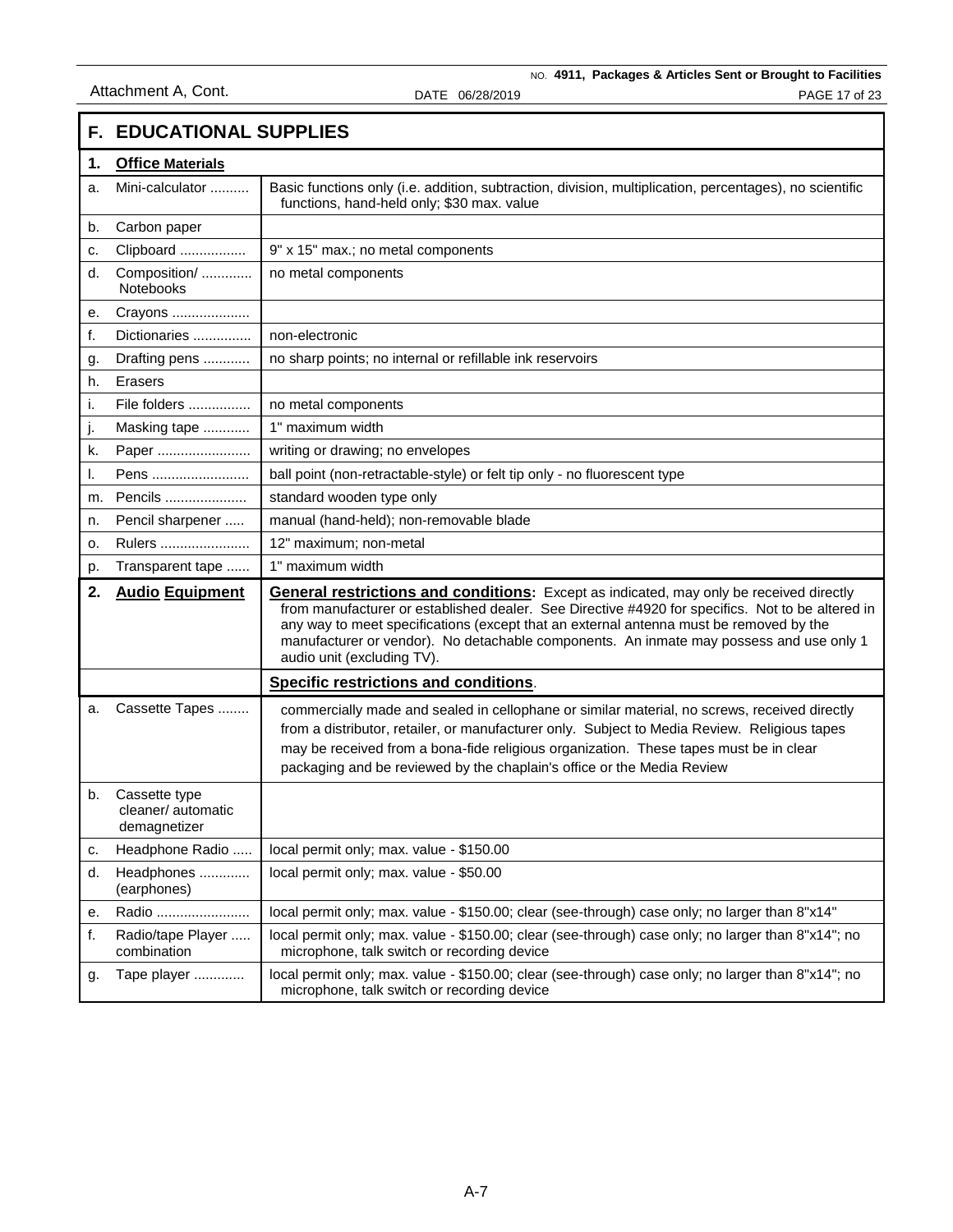NO. **4911, Packages & Articles Sent or Brought to Facilities** DATE 06/28/2019 PAGE 18 of 23 Attachment A, Cont. **3. Printed Materials General restrictions and conditions.** Paper only (no laminates). All material subject to Directive #4572, "Media Review." Newspapers may only be received from the publisher or an approved distributor via the correspondence unit. **Specific restrictions and conditions.**  a. Books, magazines ... and periodicals New or used, may be delayed through the Package Room up to 6 days for close security inspection if received from other than publisher or approved distributor b. Calendar ................ max. size 18"x14" when opened; no metal components c. Greeting cards/with matching envelopes.. max. size 18"x14" when opened; maximum of 50 per month; no electronic cards d. Posters  $\ldots$  $\ldots$  $\ldots$  $\ldots$  max. size 18"x14"; no metal components **4. Typewriters/ Supplies General restrictions and conditions:** Typewriter - 1 only; max. value - \$350 w/case (if case is purchased, it must be a hard case); the typewriter body must be made of clear, see-through material. Sources: Items listed below may only be received directly from an approved commercial source. New only. **Specific restrictions and conditions** a. Portable Typewriter .. | manual or electric; local permit only; no discs or permanent storage memory exceeding 7K, except for "correction memory" and internal spell-check and/or dictionary; no memory upgrade or internal or external ports usable for data transfer. The Department assumes no liability for information loss due to searches, power surges or outages, etc. b. Electric adapter or converter local permit only c. Typewriter correction paper d. Correction ribbon ...... replacement only e. Typewriter print wheel 1 only, on an exchange basis f. Typewriter ribbons  $\parallel$  max. of 6 **5. Musical Instrument General restrictions and conditions:** local permit only; 1 only; max. value - \$200 w/case; a non-electronic musical instrument, new or used, may be received from home - otherwise it may only be received directly from an approved commercial source. An electronic musical instrument, if permitted, must be new, may only be purchased from and received directly from an approved commercial source, and may not have voice recording capability, digitally enhanced or re-manufactured life like sounds (i.e. voices, ringing phone tones, animal sounds, etc.), a microphone or any disc or other removable storage device.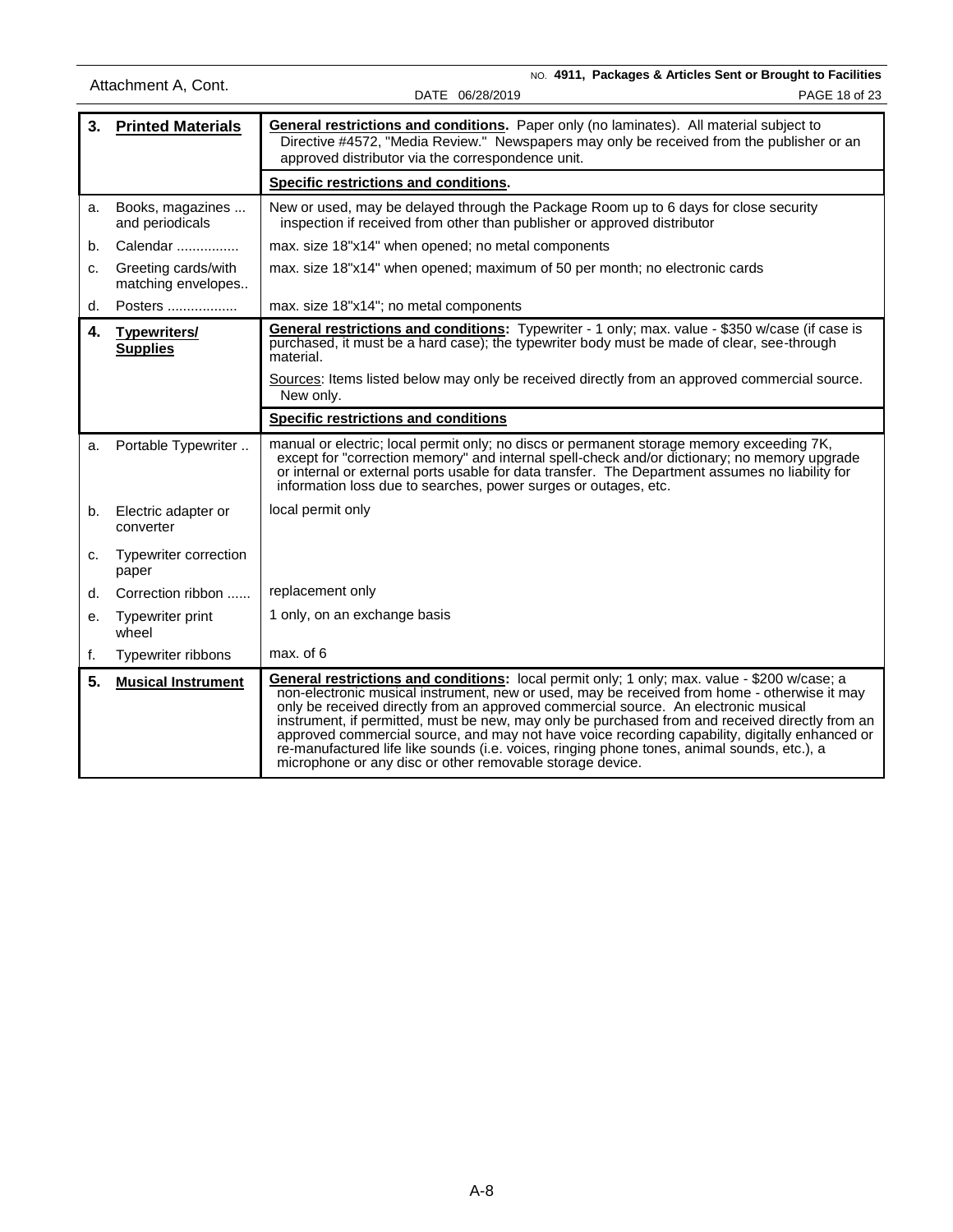|    | <b>G. MISCELLANEOUS</b>  |                                                                                                                                                                |  |
|----|--------------------------|----------------------------------------------------------------------------------------------------------------------------------------------------------------|--|
|    | 1. Appliances            | <b>General restrictions and conditions.</b><br>For in-cell use only.                                                                                           |  |
|    |                          | Specific restrictions and conditions.                                                                                                                          |  |
| a. | Beard trimmer            | local permit only; electric, cord or cordless or battery; no attachments max. 1" blade                                                                         |  |
| b. | Coffee pot               | local permit only; non-electric; 9 cup max.                                                                                                                    |  |
| c. | Curling iron             | females only; local permit only; U.L approved                                                                                                                  |  |
| d. | Hair dryer/blow<br>dryer | local permit only; U.L approved                                                                                                                                |  |
| е. | Shaver/electric<br>razor | local permit only; electric, cord or cordless or battery                                                                                                       |  |
|    | 2. General               | Specific restrictions and conditions.                                                                                                                          |  |
| a. | Extension cord           | 9' max.; U.L approved; 1 only                                                                                                                                  |  |
| b. | Key ring                 |                                                                                                                                                                |  |
| c. | Magnifying glass         | plastic; no handle; 2" x 3" or 3" diam. max.                                                                                                                   |  |
| d. | Matches                  | book only                                                                                                                                                      |  |
| е. | Needles                  | sewing; 2" max. size                                                                                                                                           |  |
| f. | Pins - safety            | 2" max.                                                                                                                                                        |  |
| g. | Rug                      | solid color only - no blue, black, orange or gray; max. size 3'x5'; not braided; label must indicate<br>"fire retardant"; 1 only (does not include prayer rug) |  |
| h. | Saddle soap              |                                                                                                                                                                |  |
| i. | Shoe laces               | no leather                                                                                                                                                     |  |
| j. | Sponges                  |                                                                                                                                                                |  |
| k. | Sunglasses w/case        | std. size; non-reflector; max. value \$25 per pair (2 pair only)                                                                                               |  |
| I. | Thread                   | no blue, black, orange or gray                                                                                                                                 |  |
| m. | Tissues                  | eyeglass and facial                                                                                                                                            |  |
|    | 3. Linens                | <b>General restrictions and conditions.</b><br>Colors: No blue, black, orange, gray, green or white permitted. Solid color only.                               |  |
|    |                          | Specific restrictions and conditions.                                                                                                                          |  |
| а. | Sheets                   | twin size only; 2 sets only per inmate                                                                                                                         |  |
| b. | Blanket                  | twin size only; 1 only per inmate; label must indicate "fire retardant" or "fire resistant"                                                                    |  |
| c. | Pillow cases             | std. size; 2 only per inmate                                                                                                                                   |  |
| d. | Towels                   | std. size bath towel (3' x 5' max.)                                                                                                                            |  |
| е. | Washcloths               |                                                                                                                                                                |  |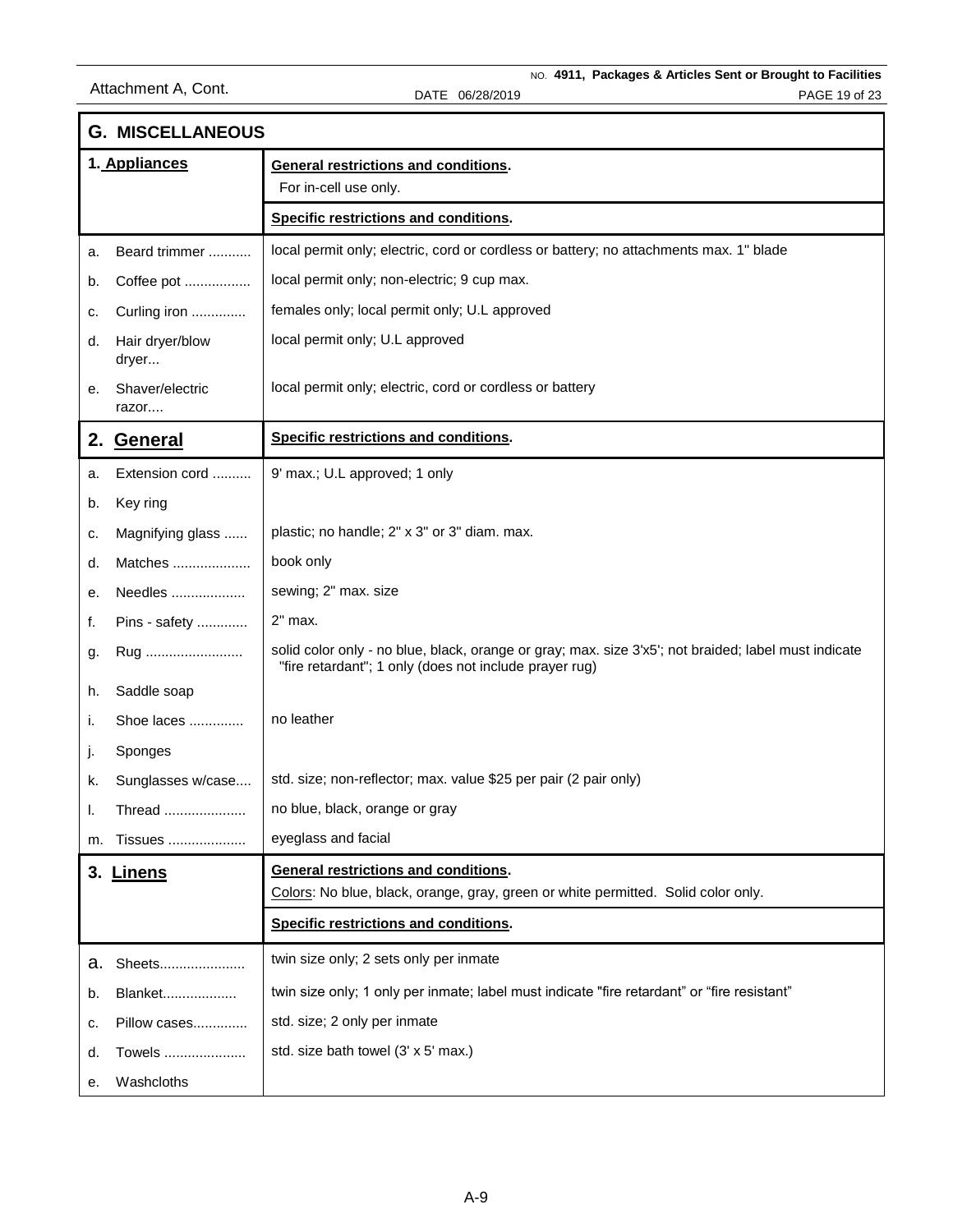NO. **4911, Packages & Articles Sent or Brought to Facilities** Attachment A, Cont.<br>DATE 06/28/2019 PAGE 20 of 23

|    | <b>General restrictions and conditions.</b><br>4. Jewelry, etc.<br>No stones; no protrusions |                                                                                                                                                                                                                                                                                                                                                                                    |
|----|----------------------------------------------------------------------------------------------|------------------------------------------------------------------------------------------------------------------------------------------------------------------------------------------------------------------------------------------------------------------------------------------------------------------------------------------------------------------------------------|
|    |                                                                                              |                                                                                                                                                                                                                                                                                                                                                                                    |
|    |                                                                                              | Specific restrictions and conditions.                                                                                                                                                                                                                                                                                                                                              |
| a. | Wrist Watch/<br>Watchband                                                                    | watch; max size 1 <sup>3</sup> / <sub>4</sub> " x 1 <sup>3</sup> / <sub>4</sub> " (including stem), time, day, date, light, audible alarm (standard<br>beep tone only) only permitted; no stones, no protrusions, no large cavities, no hidden<br>compartments or voids. 1 only; watch with band; maximum value - \$50.<br>watchband; max size 1" wide, no stones, no protrusions. |
| b. | Watch battery                                                                                | subject to exchange on one-for-one basis                                                                                                                                                                                                                                                                                                                                           |
| c. | Wedding band                                                                                 | max. value - \$150; verified married person only                                                                                                                                                                                                                                                                                                                                   |
|    | 5. Jewelry - Females Only                                                                    | Specific restrictions and conditions.                                                                                                                                                                                                                                                                                                                                              |
|    |                                                                                              | Max. combined value of female-only items - \$150. No stones                                                                                                                                                                                                                                                                                                                        |
| a. | Bracelets                                                                                    | wrist or ankle; limit 2; no charms                                                                                                                                                                                                                                                                                                                                                 |
| b. | Earrings                                                                                     | pierced or clip; limit 3 pr.; 1" max. size                                                                                                                                                                                                                                                                                                                                         |
| C. | Necklaces                                                                                    | limit 2; max. length 18"                                                                                                                                                                                                                                                                                                                                                           |
| d. | Rings                                                                                        | Other than wedding; limit 2; no protrusions                                                                                                                                                                                                                                                                                                                                        |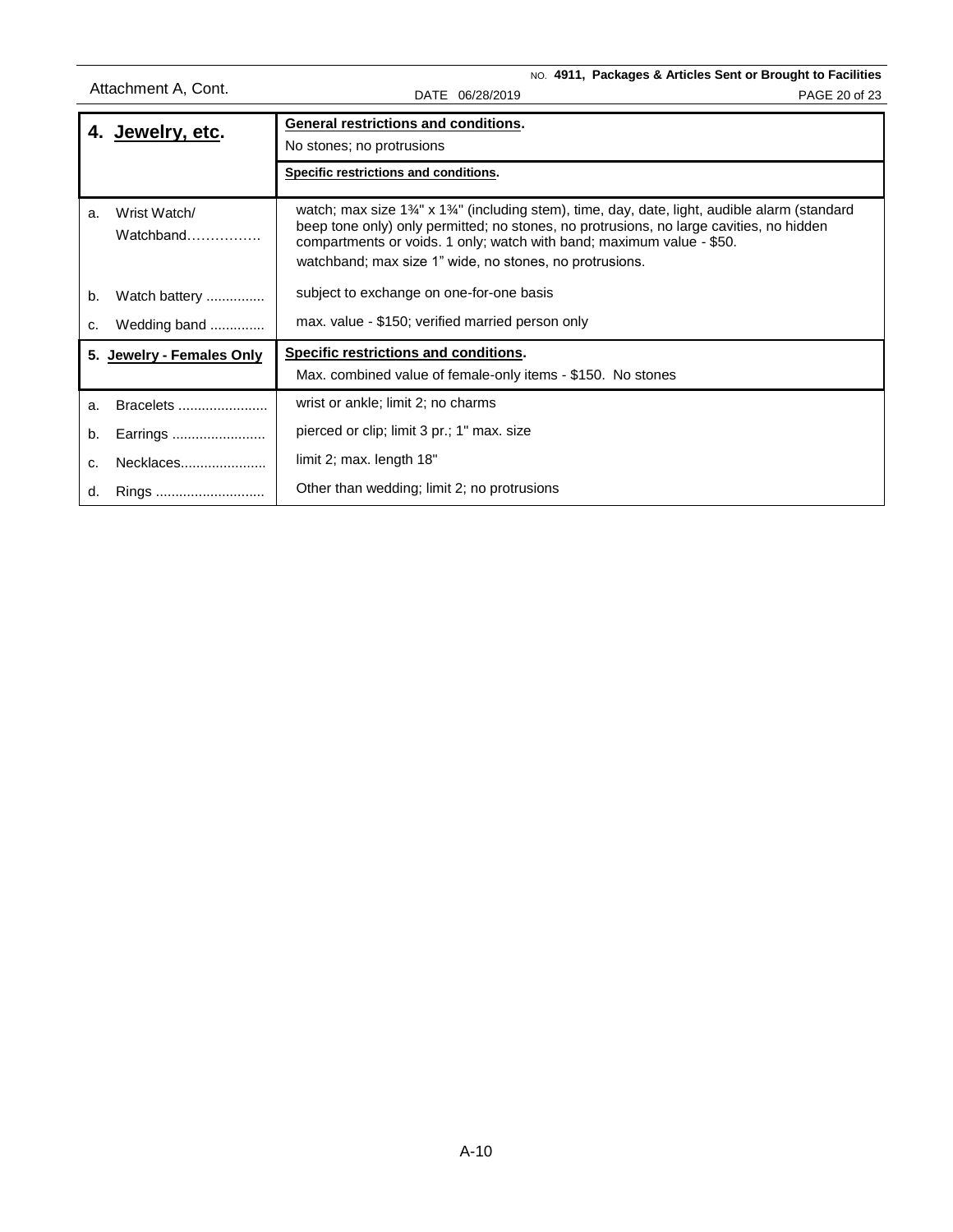# **H. RECREATIONAL SUPPLIES**

#### **General restrictions**

- Dice are not permitted

|    |                               | Specific restrictions and conditions.                                                            |
|----|-------------------------------|--------------------------------------------------------------------------------------------------|
| a. | Athletic Gloves               | baseball (mitt), handball or bag; no metal inserts; no boxing-type; max. value \$50              |
| b. | Checkerboards and<br>checkers | folding cardboard board or vinyl; plastic or wood pieces; max. value \$50                        |
| C. | Chess sets                    | folding cardboard board or vinyl; plastic or wood pieces; max. value \$50                        |
| d. | Dominos                       | plastic or wood pieces; max. value \$50                                                          |
| е. | Handballs                     | in original sealed container only, remove contents, containers will not be issued to<br>inmates. |
| f. | Jigsaw puzzles                | in original sealed container only                                                                |
| g. | Playing cards                 | in original sealed container only                                                                |
| h. | Tennis balls                  | in original sealed container only, remove contents, containers will not be issued to<br>inmates. |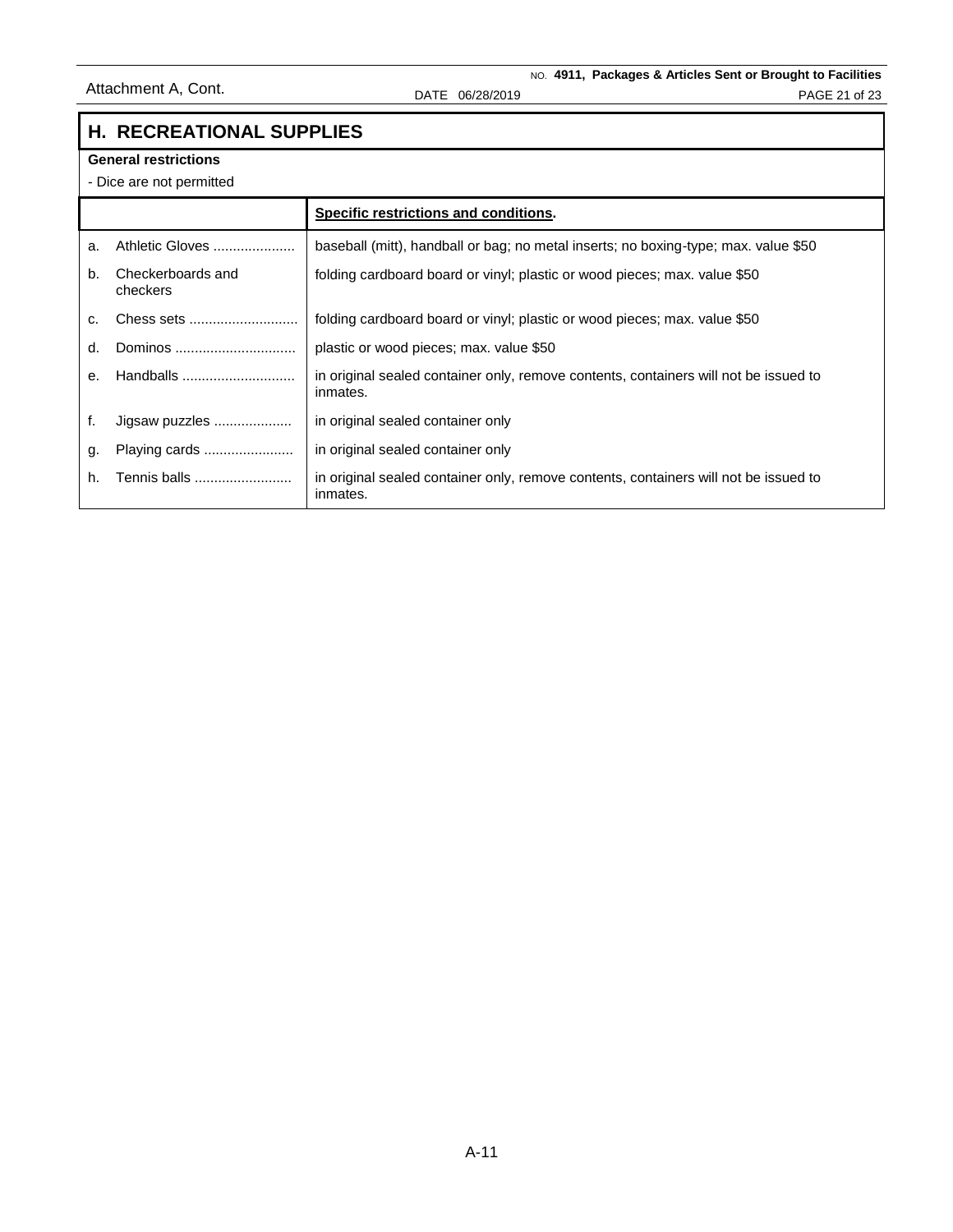NO. **4911, Packages & Articles Sent or Brought to Facilities** Attachment A. Cont. Continuous CONTE 06/28/2019 CONTE 06/28/2019

| <b>I. ART &amp; HOBBY SUPPLIES</b> |                                      |                                                                       |  |  |  |
|------------------------------------|--------------------------------------|-----------------------------------------------------------------------|--|--|--|
| <b>Drawing</b>                     |                                      | <b>Specific restrictions and conditions</b>                           |  |  |  |
| a.                                 | <b>Colored Pencils</b>               | Limit 36                                                              |  |  |  |
| b.                                 | <b>Water Color Pencils</b>           | Limit 36                                                              |  |  |  |
| c.                                 | Sketch Book                          | Maximum size 11" x 14" (No wire binding)                              |  |  |  |
| d.                                 | Plain Edge Drawing<br>Board          | Wood, 23" x 31" (No metal clips)                                      |  |  |  |
| е.                                 | Crayons; wax and non-<br>plastic     | Limit 64                                                              |  |  |  |
| f.                                 | <b>Charcoal Pencils</b>              | In pencil form, no blocks or sticks, limit 36                         |  |  |  |
| g.                                 | <b>Drawing Pads</b>                  | Glue or plastic binder only. Size limit 23" x 29", Limit 2 pads       |  |  |  |
| h.                                 | Tracing and graph paper              | Not to exceed 23" x 29". Limit 100 sheets                             |  |  |  |
| i.                                 | <b>Greeting Cards</b>                | Limit 50                                                              |  |  |  |
| j.                                 | <b>Magic Markers</b>                 | Non-toxic, water soluble, non-permanent, no fluorescent type Limit 12 |  |  |  |
| k.                                 | <b>White Glue</b>                    | 4 ounce maximum. Limit 2 in cell                                      |  |  |  |
| <b>Painting</b>                    |                                      | <b>Specific restrictions and conditions</b>                           |  |  |  |
|                                    |                                      |                                                                       |  |  |  |
| a.                                 | Easel                                | 18" maximum base, limit 1 (cardboard only)                            |  |  |  |
| b.                                 | <b>Plastic Palettes</b>              | Maximum size 9" x 5", limit 2                                         |  |  |  |
| c.                                 | Canvas board                         | Square or oval not to exceed 24" x 30", limit 4                       |  |  |  |
| d.                                 | Painting Pad                         | Glue or plastic binder, limit 2 pads                                  |  |  |  |
| е.                                 | <b>Acrylic Paints</b>                | Non-flammable, non-toxic and water soluble, limit 12-2 ounce tubes    |  |  |  |
| f.                                 | <b>Paint Brushes</b>                 | Not wider than $\frac{1}{2}$ , limit 6 (plastic only)                 |  |  |  |
| g.                                 | <b>Water Color Paints</b>            | Non-toxic and water soluble, limit 12-2 ounce tubes                   |  |  |  |
|                                    | <b>Crochet, Knitting,</b><br>Weaving | <b>Specific restrictions and conditions</b>                           |  |  |  |
| a.                                 | <b>Plastic Needles</b>               | For crochet, knitting and weaving, size B-J, limit 6 total            |  |  |  |
| b.                                 | Yarn                                 | In skeins 8 ounces only, brown, green, pink, tan and white            |  |  |  |